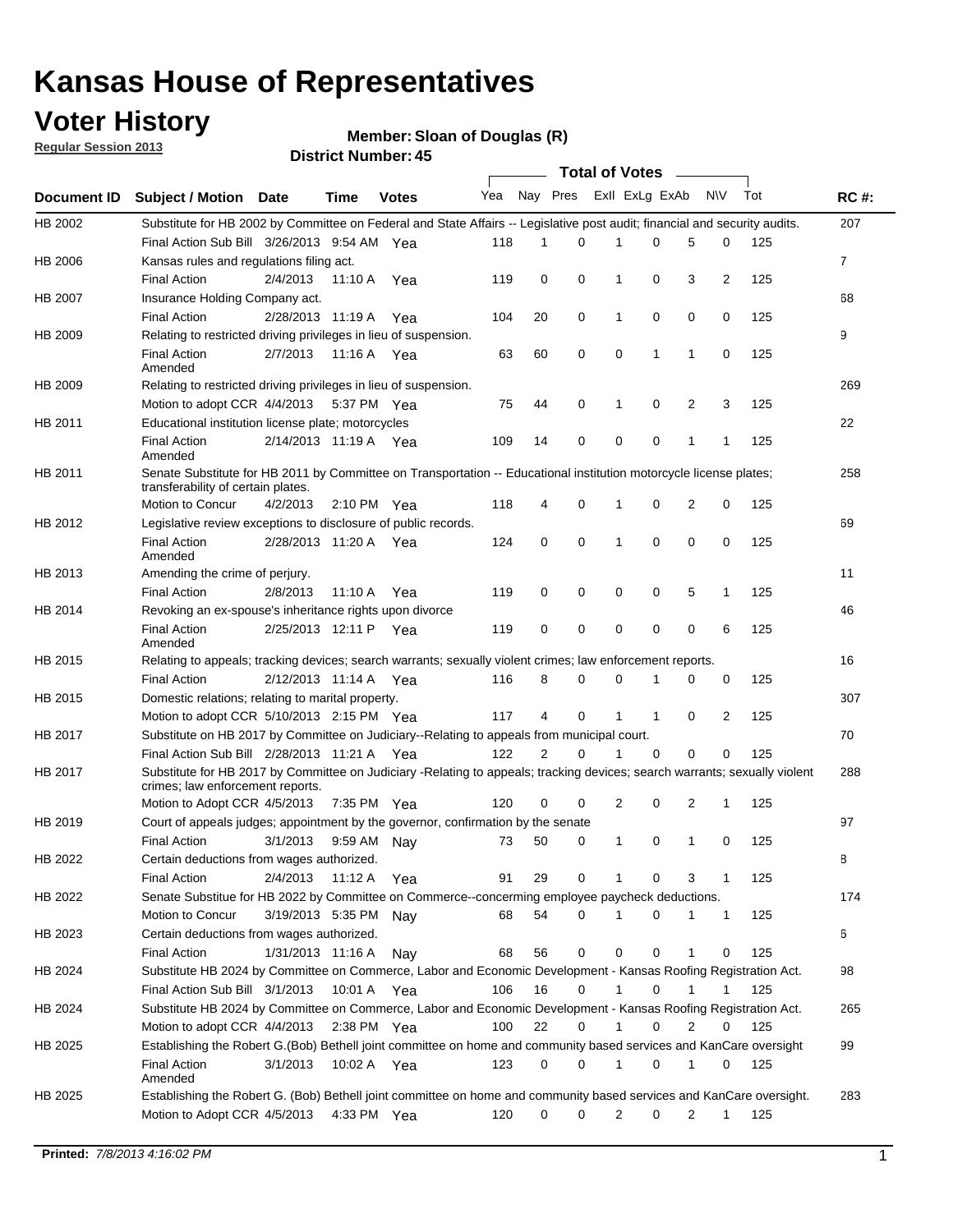### **Voter History**

**Member: Sloan of Douglas (R)** 

**Regular Session 2013**

|                    |                                                                                                                                                                                                                                                       |                       |         |              |     |                         | <b>Total of Votes</b> |                |   |                |           |     |             |
|--------------------|-------------------------------------------------------------------------------------------------------------------------------------------------------------------------------------------------------------------------------------------------------|-----------------------|---------|--------------|-----|-------------------------|-----------------------|----------------|---|----------------|-----------|-----|-------------|
| <b>Document ID</b> | <b>Subject / Motion Date</b>                                                                                                                                                                                                                          |                       | Time    | <b>Votes</b> | Yea | Nay Pres Exll ExLg ExAb |                       |                |   |                | <b>NV</b> | Tot | <b>RC#:</b> |
| HB 2028            | Providing for venue in Shawnee County District Court in certain forfeiture proceedings                                                                                                                                                                |                       |         |              |     |                         |                       |                |   |                |           |     | 12          |
|                    | <b>Final Action</b><br>Amended                                                                                                                                                                                                                        | 2/8/2013              | 11:12 A | Yea          | 119 | 1                       | 0                     | 0              | 0 | 5              | 0         | 125 |             |
| HB 2028            | Providing for venue in Shawnee County District Court in certain forfeiture proceedings                                                                                                                                                                |                       |         |              |     |                         |                       |                |   |                |           |     | 199         |
|                    | Motion to Concur                                                                                                                                                                                                                                      | 3/25/2013 9:36 AM Yea |         |              | 120 | 0                       | 0                     | 2              | 0 | 2              | 1         | 125 |             |
| HB 2030            | Creating wounded warrior deer hunting permits for injured combat veterans.                                                                                                                                                                            |                       |         |              |     |                         |                       |                |   |                |           |     | 25          |
|                    | <b>Final Action</b><br>Amended                                                                                                                                                                                                                        | 2/15/2013 11:16 A Yea |         |              | 115 | 0                       | 0                     | 2              | 2 | 3              | 3         | 125 |             |
| HB 2033            | Concerning the regulation of knives                                                                                                                                                                                                                   |                       |         |              |     |                         |                       |                |   |                |           |     | 143         |
|                    | <b>Final Action</b>                                                                                                                                                                                                                                   | 3/7/2013              | 12:12 P | Yea          | 93  | 28                      | 0                     | 1              | 0 | 3              | 0         | 125 |             |
| HB 2033            | Concerning the regulation of knives.                                                                                                                                                                                                                  |                       |         |              |     |                         |                       |                |   |                |           |     | 270         |
|                    | Motion to adopt CCR 4/4/2013                                                                                                                                                                                                                          |                       |         | 5:43 PM Yea  | 95  | 26                      | 0                     |                | 0 | 3              | 0         | 125 |             |
| HB 2034            | Human trafficking; crimes of commercial sexual exploitation of a child, selling sexual relations, promoting the sale of sexual<br>relations and buying sexual relations; children in need of care; staff secure faciliies.                            |                       |         |              |     |                         |                       |                |   |                |           |     | 17          |
|                    | <b>Final Action</b><br>Amended                                                                                                                                                                                                                        | 2/12/2013 11:16 A Yea |         |              | 124 | 0                       | 0                     | 0              | 1 | 0              | 0         | 125 |             |
| HB 2034            | S Sub for HB 2034 by Committee on Judiciary - Human trafficking; crimes of commercial sexual exploitation of a child, selling<br>sexual relations, promoting the sale of sexual relations and buying sexual relations; children in need of care;staff |                       |         |              |     |                         |                       |                |   |                |           |     | 282         |
|                    | Motion to Adopt CCR 4/5/2013 4:18 PM Yea                                                                                                                                                                                                              |                       |         |              | 120 | 0                       | 0                     | $\overline{2}$ | 0 | $\overline{2}$ | 1         | 125 |             |
| HB 2035            | Cities; experience requirements for plumbers, electricians and certain mechanical contractors.                                                                                                                                                        |                       |         |              |     |                         |                       |                |   |                |           |     | 29          |
|                    | <b>Final Action</b>                                                                                                                                                                                                                                   | 2/18/2013 11:16 A     |         | Yea          | 117 | 2                       | 0                     | 2              | 0 | 4              | 0         | 125 |             |
| HB 2037            | Public property; religious displays; other displays.                                                                                                                                                                                                  |                       |         |              |     |                         |                       |                |   |                |           |     | 176         |
|                    | <b>Final Action</b>                                                                                                                                                                                                                                   | 3/20/2013 10:27 A     |         | Yea          | 120 | 3                       | 0                     |                | 0 | 1              | 0         | 125 |             |
| HB 2041            | Criminal history record information; definition; municipal court reporting; district court reporting.                                                                                                                                                 |                       |         |              |     |                         |                       |                |   |                |           |     | 19          |
|                    | <b>Final Action</b>                                                                                                                                                                                                                                   | 2/13/2013 11:23 A     |         | Yea          | 119 | 3                       | 0                     | 0              | 0 | 3              | 0         | 125 |             |
| HB 2042            | Appraisal of property for taxation purposes; appeals; changes.                                                                                                                                                                                        |                       |         |              |     |                         |                       |                |   |                |           |     | 158         |
|                    | <b>Final Action</b><br>Amended                                                                                                                                                                                                                        | 3/18/2013 11:19 A Yea |         |              | 109 | 12                      | 0                     | 2              | 0 | 2              | 0         | 125 |             |
| HB 2043            | Aggravated battery; driving under the influence.                                                                                                                                                                                                      |                       |         |              |     |                         |                       |                |   |                |           |     | 100         |
|                    | <b>Final Action</b><br>Amended                                                                                                                                                                                                                        | 3/1/2013              |         | 10:03 A Yea  | 123 | 0                       | 0                     | 1              | 0 | 1              | 0         | 125 |             |
| HB 2043            | Senate Substitute for HB 2043 by Committee on Judiciary - Attorney general; duties and responsibilities; notice of intent to<br>seek the death penalty.                                                                                               |                       |         |              |     |                         |                       |                |   |                |           |     | 271         |
|                    | Motion to adopt CCR 4/4/2013                                                                                                                                                                                                                          |                       |         | 5:48 PM Yea  | 121 | 0                       | 0                     | 1              | 0 | 3              | 0         | 125 |             |
| HB 2044            | Increasing the penalty for a person who distributes a controlled substance that causes great bodily harm or death.                                                                                                                                    |                       |         |              |     |                         |                       |                |   |                |           |     | 101         |
|                    | <b>Final Action</b><br>Amended                                                                                                                                                                                                                        | 3/1/2013              | 10:05 A | Yea          | 112 | 11                      | 0                     | 1              | 0 | 1              | 0         | 125 |             |
| HB 2047            | Requiring certain municipalities to vote to increase property tax revenues over previous year when such increase exceeds<br>inflation; publication.                                                                                                   |                       |         |              |     |                         |                       |                |   |                |           |     | 186         |
|                    | <b>Final Action</b><br>Amended                                                                                                                                                                                                                        | 3/21/2013 11:29 A     |         | Nav          | 68  | 53                      | 0                     | 1              | 0 | 3              | 0         | 125 |             |
| HB 2049            | Kansas department of agriculture; increasing certain fees and eliminating sunsets on various program fees.                                                                                                                                            |                       |         |              |     |                         |                       |                |   |                |           |     | 59          |
|                    | <b>Final Action</b><br>Amended                                                                                                                                                                                                                        | 2/27/2013 12:23 P     |         | Yea          | 77  | 46                      | 0                     | 1              | 0 |                | 0         | 125 |             |
| HB 2049            | Kansas department of agriculture; increasing certain fees; concerning sunsets on various program fees.                                                                                                                                                |                       |         |              |     |                         |                       |                |   |                |           |     | 324         |
|                    | Motion to adopt CCR 6/2/2013                                                                                                                                                                                                                          |                       | 12:28 A | Nav          | 45  | 64                      | 0                     | 1              | 0 | 6              | 9         | 125 |             |
| HB 2050            | Agriculture; agricultural chemical registration; pesticide business liablity insurance; repeal of the Kansas agricultural liming<br>materials act.                                                                                                    |                       |         |              |     |                         |                       |                |   |                |           |     | 60          |
|                    | <b>Final Action</b><br>Amended                                                                                                                                                                                                                        | 2/27/2013 12:25 P     |         | Yea          | 103 | 20                      | 0                     |                | 0 | 1              | 0         | 125 |             |
| HB 2051            | Substitute for HB 2051 by Committee on Agriculture and Natural Resources--Amending provisions relating to dams,<br>obstructions, sstreams and water flex accounts and transfer permits.                                                               |                       |         |              |     |                         |                       |                |   |                |           |     | 50          |
|                    | Final Action Sub Bill 2/26/2013 2:12 PM Yea                                                                                                                                                                                                           |                       |         |              | 117 | $\overline{c}$          | 0                     | 0              | 0 | 0              | 6         | 125 |             |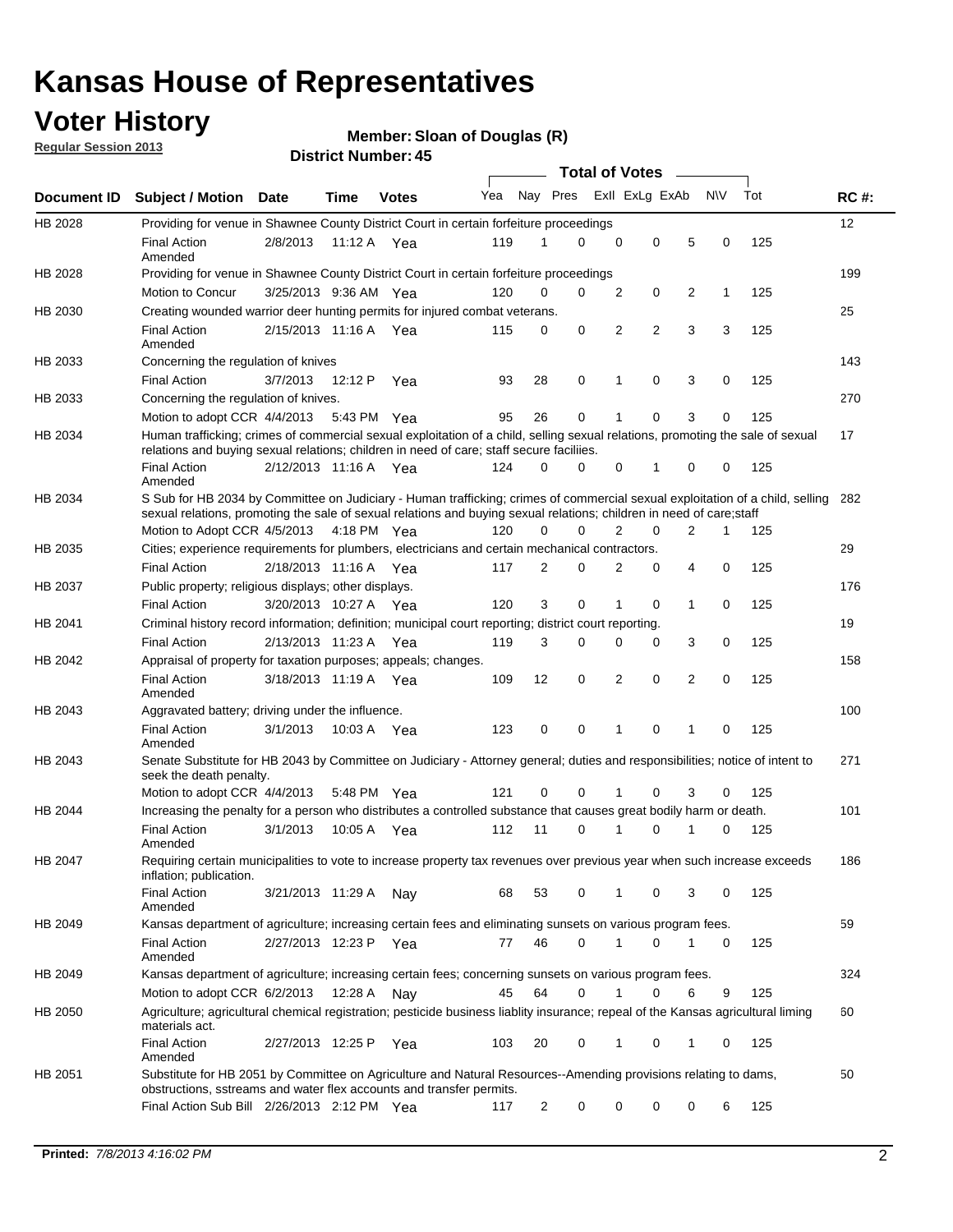### **Voter History**

**Member: Sloan of Douglas (R)** 

**Regular Session 2013**

|             |                                                                                                                                                                                                                                          |                       |             |              |     |              | <b>Total of Votes</b> |                |                         |                |                |     |             |
|-------------|------------------------------------------------------------------------------------------------------------------------------------------------------------------------------------------------------------------------------------------|-----------------------|-------------|--------------|-----|--------------|-----------------------|----------------|-------------------------|----------------|----------------|-----|-------------|
| Document ID | <b>Subject / Motion Date</b>                                                                                                                                                                                                             |                       | Time        | <b>Votes</b> | Yea |              |                       |                | Nay Pres Exll ExLg ExAb |                | <b>NV</b>      | Tot | <b>RC#:</b> |
| HB 2052     | Discharging a firearm inside or into a city; unlawful acts; exceptions.                                                                                                                                                                  |                       |             |              |     |              |                       |                |                         |                |                |     | 155         |
|             | <b>Final Action</b><br>Amended                                                                                                                                                                                                           | 3/14/2013 11:20 A     |             | Yea          | 121 | 2            | 0                     | $\mathbf 0$    | 0                       | 2              | 0              | 125 |             |
| HB 2052     | Senate Substitute for HB 2052 by Committee on Federal and State Affairs - Concerning firearms; personal and family<br>protection act; concealed handguns in public building; other changes; unlawful discharge of a firearm inside city. |                       |             |              |     |              |                       |                |                         |                |                |     | 300         |
|             | Motion to Adopt CCR 4/5/2013 10:24 P Yea                                                                                                                                                                                                 |                       |             |              | 104 | 16           | 0                     | 2              | 0                       | 2              | $\mathbf{1}$   | 125 |             |
| HB 2055     | Personal and Familly Protection Act; public buildings; adequate security.                                                                                                                                                                |                       |             |              |     |              |                       |                |                         |                |                |     | 156         |
|             | <b>Final Action</b><br>Amended                                                                                                                                                                                                           | 3/14/2013 11:26 A     |             | Nav          | 84  | 38           | 0                     | $\Omega$       | $\Omega$                | 2              | $\mathbf{1}$   | 125 |             |
| HB 2057     | Concerning property taxation; relating to county appraisers; appointing interim appraiser.                                                                                                                                               |                       |             |              |     |              |                       |                |                         |                |                |     | 208         |
|             | <b>Final Action</b>                                                                                                                                                                                                                      | 3/26/2013 9:55 AM Yea |             |              | 119 | 0            | 0                     | $\mathbf{1}$   | 0                       | 5              | 0              | 125 |             |
| HB 2058     | Taxation of helium and certain other gases under mineral severance tax, and prohibition of certain refunds related thereto.                                                                                                              |                       |             |              |     |              |                       |                |                         |                |                |     | 159         |
|             | <b>Final Action</b>                                                                                                                                                                                                                      | 3/18/2013 11:21 A Yea |             |              | 119 | 2            | 0                     | 2              | 0                       | $\overline{2}$ | 0              | 125 |             |
| HB 2059     | Income tax deductions and modifications and severance tax exemptions; basis of partner's interest and shareholder's stock;<br>statutory clarification.                                                                                   |                       |             |              |     |              |                       |                |                         |                |                |     | 14          |
|             | <b>Final Action</b><br>Amended                                                                                                                                                                                                           | 2/11/2013 11:42 A     |             | Yea          | 122 | 2            | 0                     | $\mathbf 0$    | 0                       | 1              | 0              | 125 |             |
| HB 2059     | Income tax deductions and modifications and severance tax exemptions; basis of partner's interest and shareholder's stock;<br>statutory clarification.                                                                                   |                       |             |              |     |              |                       |                |                         |                |                |     | 293         |
|             | <b>Motion to Concur</b>                                                                                                                                                                                                                  | 4/5/2013              | 8:14 PM Nav |              | 0   | 120          | 0                     | 2              | 0                       | 2              | 1              | 125 |             |
| HB 2059     | Income tax rates, deductions and credits; rural opportunity zones; sales tax rates and distribution of revenue; severance tax;<br>and property tax exemptions for IRB property and property damaged by natural disaster.                 |                       |             |              |     |              |                       |                |                         |                |                |     | 322         |
|             | Motion to adopt CCR 6/2/2013                                                                                                                                                                                                             |                       | 12:11 A Yea |              | 69  | 45           | 0                     | 1              | 0                       | 6              | 4              | 125 |             |
| HB 2060     | Prohibiting certain confined persons from receiving food sales tax refunds and homestead property tax refunds.                                                                                                                           |                       |             |              |     |              |                       |                |                         |                |                |     | 10          |
|             | <b>Final Action</b><br>Amended                                                                                                                                                                                                           | 2/7/2013              | 11:18 A     | Yea          | 123 | 0            | 0                     | $\Omega$       | 1                       | 1              | 0              | 125 |             |
| HB 2065     | Creating the crime of home improvement fraud.                                                                                                                                                                                            |                       |             |              |     |              |                       |                |                         |                |                |     | 20          |
|             | <b>Final Action</b><br>Amended                                                                                                                                                                                                           | 2/13/2013 11:26 A Yea |             |              | 106 | 16           | 0                     | $\mathbf 0$    | 0                       | 3              | 0              | 125 |             |
| HB 2066     | Physical therapists; evaluation and treatment of patients.                                                                                                                                                                               |                       |             |              |     |              |                       |                |                         |                |                |     | 26          |
|             | <b>Final Action</b><br>Amended                                                                                                                                                                                                           | 2/15/2013 11:18 A Yea |             |              | 98  | 16           | 0                     | 2              | $\overline{2}$          | 3              | 4              | 125 |             |
| HB 2067     | Board of nursing; assistant attorneys general.                                                                                                                                                                                           |                       |             |              |     |              |                       |                |                         |                |                |     | 15          |
|             | <b>Final Action</b>                                                                                                                                                                                                                      | 2/11/2013 11:44 A Yea |             |              | 123 | 1            | 0                     | $\mathbf 0$    | 0                       | 1              | 0              | 125 |             |
| HB 2069     | Public policy; certain city ordinances and county resolutions declared void.                                                                                                                                                             |                       |             |              |     |              |                       |                |                         |                |                |     | 102         |
|             | <b>Final Action</b><br>Amended                                                                                                                                                                                                           | 3/1/2013              | 10:06 A     | Yea          | 92  | 31           | 0                     | 1              | 0                       | 1              | 0              | 125 |             |
| HB 2069     | Public policy; certain city ordinances and county resolutions declared void.                                                                                                                                                             |                       |             |              |     |              |                       |                |                         |                |                |     | 292         |
|             | Motion to Concur                                                                                                                                                                                                                         | 4/5/2013              | 8:04 PM Yea |              | 88  | 32           | 0                     | 2              | 0                       | 2              | 1              | 125 |             |
| HB 2070     | Appearance bond conditions; surety and bounty hunter regulation.                                                                                                                                                                         |                       |             |              |     |              |                       |                |                         |                |                |     | 103         |
|             | <b>Final Action</b><br>Amended                                                                                                                                                                                                           | 3/1/2013              |             | 10:08 A Yea  | 122 | $\mathbf{1}$ | $\mathbf 0$           | $\mathbf{1}$   | 0                       | 1              | 0              | 125 |             |
| HB 2074     | Cities and counties; solid waste disposal areas; restrictions.                                                                                                                                                                           |                       |             |              |     |              |                       |                |                         |                |                |     | 139         |
|             | <b>Emergency Final</b><br><b>Action Amend</b>                                                                                                                                                                                            | 3/1/2013              |             | 1:11 PM Yea  | 102 | 19           | 0                     | $\mathbf{1}$   | 0                       | 1              | $\overline{2}$ | 125 |             |
| HB 2075     | Cities; qualifications and rehabilitation of abandoned property.                                                                                                                                                                         |                       |             |              |     |              |                       |                |                         |                |                |     | 61          |
|             | <b>Final Action</b><br>Amended                                                                                                                                                                                                           | 2/27/2013 12:27 P     |             | Yea          | 72  | 51           | 0                     | 1              | 0                       | 1              | 0              | 125 |             |
| HB 2077     | Granting professional licenses to military service members.<br><b>Final Action</b><br>Amended                                                                                                                                            | 2/26/2013 2:13 PM Yea |             |              | 119 | 0            | 0                     | $\overline{c}$ | 0                       | $\overline{2}$ | 2              | 125 | 51          |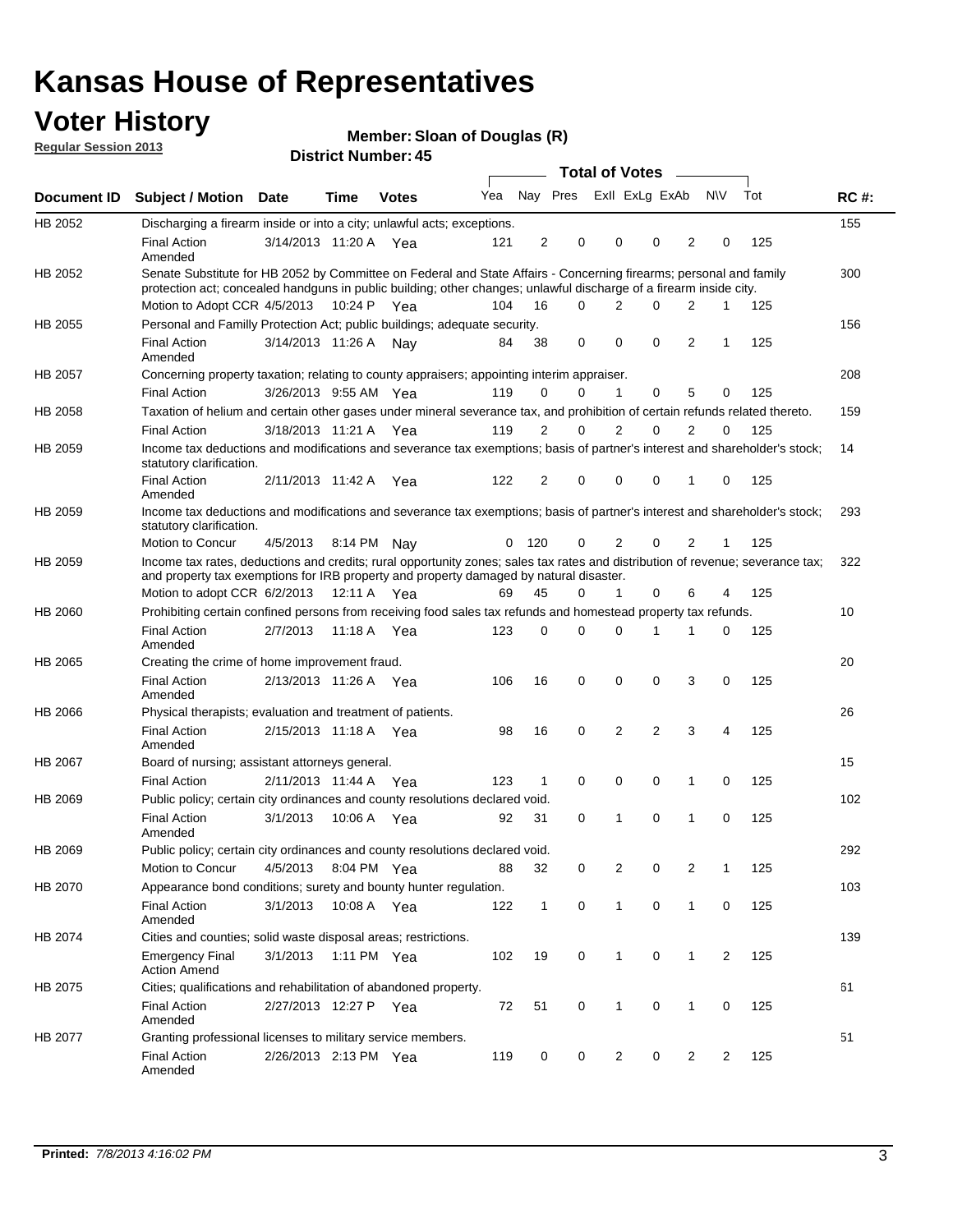### **Voter History**

**Member: Sloan of Douglas (R)** 

**Regular Session 2013**

|             |                                                                                                                                                                                                       |                       |             |              |     |                         |          | <b>Total of Votes</b> |   | $\sim$         |           |     |             |
|-------------|-------------------------------------------------------------------------------------------------------------------------------------------------------------------------------------------------------|-----------------------|-------------|--------------|-----|-------------------------|----------|-----------------------|---|----------------|-----------|-----|-------------|
| Document ID | Subject / Motion Date                                                                                                                                                                                 |                       | <b>Time</b> | <b>Votes</b> | Yea | Nay Pres Exll ExLg ExAb |          |                       |   |                | <b>NV</b> | Tot | <b>RC#:</b> |
| HB 2078     | Authorizing certain licensing boards to accept education, training or experience completed in the military towards licensure in<br>this state.                                                        |                       |             |              |     |                         |          |                       |   |                |           |     | 52          |
|             | <b>Final Action</b><br>Amended                                                                                                                                                                        | 2/26/2013 2:14 PM Yea |             |              | 119 | 0                       | 0        | 2                     | 0 | 2              | 2         | 125 |             |
| HB 2078     | Authorizing certain licensing boards to accept education, training or experience of military service members towards obtaining 275<br>licensure in this state.                                        |                       |             |              |     |                         |          |                       |   |                |           |     |             |
|             | Motion to adopt CCR 4/5/2013                                                                                                                                                                          |                       | 11:42 A     | Yea          | 120 | 0                       | 0        | 2                     | 0 | 3              | 0         | 125 |             |
| HB 2081     | Forfeiture of property related to violations of certain criminal acts.                                                                                                                                |                       |             |              |     |                         |          |                       |   |                |           |     | 18          |
|             | <b>Final Action</b><br>Amended                                                                                                                                                                        | 2/12/2013 11:17 A Yea |             |              | 124 | 0                       | 0        | 0                     | 1 | 0              | 0         | 125 |             |
| HB 2081     | Forfeiture of property related to violations of certain criminal acts.                                                                                                                                |                       |             |              |     |                         |          |                       |   |                |           |     | 306         |
|             | Motion to adopt CCR 5/10/2013 10:38 A                                                                                                                                                                 |                       |             | Yea          | 121 | 0                       | 0        | 1                     | 1 | $\overline{2}$ | 0         | 125 |             |
| HB 2083     | Public employees relations boards; assessment of certain costs.                                                                                                                                       |                       |             |              |     |                         |          |                       |   |                |           |     | 104         |
|             | <b>Final Action</b><br>Amended                                                                                                                                                                        | 3/1/2013              | 10:09 A     | Yea          | 87  | 36                      | 0        | 1                     | 0 | 1              | 0         | 125 |             |
| HB 2084     | Tax credits for community services contributions; youth apprenticeship and entrepreneurship.                                                                                                          |                       |             |              |     |                         |          |                       |   |                |           |     | 105         |
|             | <b>Final Action</b><br>Amended                                                                                                                                                                        | 3/1/2013              | 10:11 A     | Yea          | 120 | 3                       | 0        | 1                     | 0 | 1              | 0         | 125 |             |
| HB 2084     | Tax credits for community services contributions; youth apprenticeship and entrepreneurship.                                                                                                          |                       |             |              |     |                         |          |                       |   |                |           |     | 316         |
|             | Sub Motion to Concur 5/24/2013 9:33 AM Nay                                                                                                                                                            |                       |             |              |     | 5 109                   | 0        | 1                     | 0 | 9              | 1         | 125 |             |
| HB 2086     | Eligible infrastructure costs for tax increment financing and community improvement districts; bond repayment tax revenue<br>pledge requirements.                                                     |                       |             |              |     |                         |          |                       |   |                |           |     | 160         |
|             | <b>Final Action</b>                                                                                                                                                                                   | 3/18/2013 11:24 A     |             | Yea          | 61  | 60                      | 0        | 2                     | 0 | 2              | 0         | 125 |             |
| HB 2086     | Eligible infrastructure costs for tax increment financing and community improvement districts; bond repayment tax revenue<br>pledge requirements.                                                     |                       |             |              |     |                         |          |                       |   |                |           |     | 173         |
|             | <b>Final Action</b>                                                                                                                                                                                   | 3/19/2013 5:25 PM Yea |             |              | 81  | 41                      | $\Omega$ | 1                     | 0 | 1              | 1         | 125 |             |
| HB 2091     | Publication of delinquent personal property tax statements.                                                                                                                                           |                       |             |              |     |                         |          |                       |   |                |           |     | 161         |
|             | <b>Final Action</b><br>Amended                                                                                                                                                                        | 3/18/2013 11:25 A     |             | Yea          | 81  | 40                      | $\Omega$ | 2                     | 0 | 2              | 0         | 125 |             |
| HB 2093     | Amending the crime of identity theft.                                                                                                                                                                 |                       |             |              |     |                         |          |                       |   |                |           |     | 106         |
|             | <b>Final Action</b><br>Amended                                                                                                                                                                        | 3/1/2013              | 10:12 A Yea |              | 123 | 0                       | 0        | 1                     | 0 | 1              | 0         | 125 |             |
| HB 2093     | Senate Substitute for HB 2093 by Committee on Judiciary - Identity theft and identity fraud; unlawful acts concerning<br>computers; DNA testing and exculpatory evidence; murder in the first degree. |                       |             |              |     |                         |          |                       |   |                |           |     | 289         |
|             | Motion to Adopt CCR 4/5/2013 7:49 PM Yea                                                                                                                                                              |                       |             |              | 118 | 2                       | 0        | 2                     | 0 | 2              | 1         | 125 |             |
| HB 2094     | Student electronic privacy at public and private postsecondary educational institutions.                                                                                                              |                       |             |              |     |                         |          |                       |   |                |           |     | 164         |
|             | <b>Final Action</b><br>Amended                                                                                                                                                                        | 3/19/2013 10:33 A     |             | Yea          | 123 | 0                       | 0        |                       | 0 | 1              | 0         | 125 |             |
| HB 2096     | Local governmental entities and investment of public moneys.                                                                                                                                          |                       |             |              |     |                         |          |                       |   |                |           |     | 23          |
|             | <b>Final Action</b>                                                                                                                                                                                   | 2/14/2013 11:21 A     |             | Yea          | 123 | 0                       | 0        | 0                     | 0 | 1              | 1         | 125 |             |
| HB 2099     | Insurance- updating certain statutory references.                                                                                                                                                     |                       |             |              |     |                         |          |                       |   |                |           |     | 71          |
|             | Final Action<br>Amended                                                                                                                                                                               | 2/28/2013 11:23 A Yea |             |              | 124 | 0                       | 0        | 1                     | 0 | 0              | 0         | 125 |             |
| HB 2101     | Interstate transmission siting compact.                                                                                                                                                               |                       |             |              |     |                         |          |                       |   |                |           |     | 209         |
|             | <b>Final Action</b><br>Amended                                                                                                                                                                        | 3/26/2013 9:56 AM Yea |             |              | 118 | 1                       | 0        | 1                     | 0 | 5              | 0         | 125 |             |
| HB 2105     | Substitute HB 2105 by Committee on Commerce, Labor and Economic Development - Employment security law.                                                                                                |                       |             |              |     |                         |          |                       |   |                |           |     | 107         |
|             | Final Action Sub Bill 3/1/2013                                                                                                                                                                        |                       | 10:13 A Yea |              | 88  | 35                      | 0        |                       | 0 | 1              | 0         | 125 |             |
| HB 2105     | Substitute HB 2105 by Committee on Commerce, Labor and Economic Development - Employment security law.                                                                                                |                       |             |              |     |                         |          |                       |   |                |           |     | 298         |
|             | Motion to adopt CCR 4/5/2013                                                                                                                                                                          |                       | 9:46 PM Yea |              | 89  | 31                      | 0        | 2                     | 0 | 2              | 1         | 125 |             |
| HB 2106     | Portable electronics insurance act.                                                                                                                                                                   |                       |             |              |     |                         |          |                       |   |                |           |     | 133         |
|             | <b>Emergency Final</b><br>Action                                                                                                                                                                      | 3/1/2013              | 1:03 PM Yea |              | 117 | 4                       | 0        | $\mathbf{1}$          | 0 | $\mathbf{1}$   | 2         | 125 |             |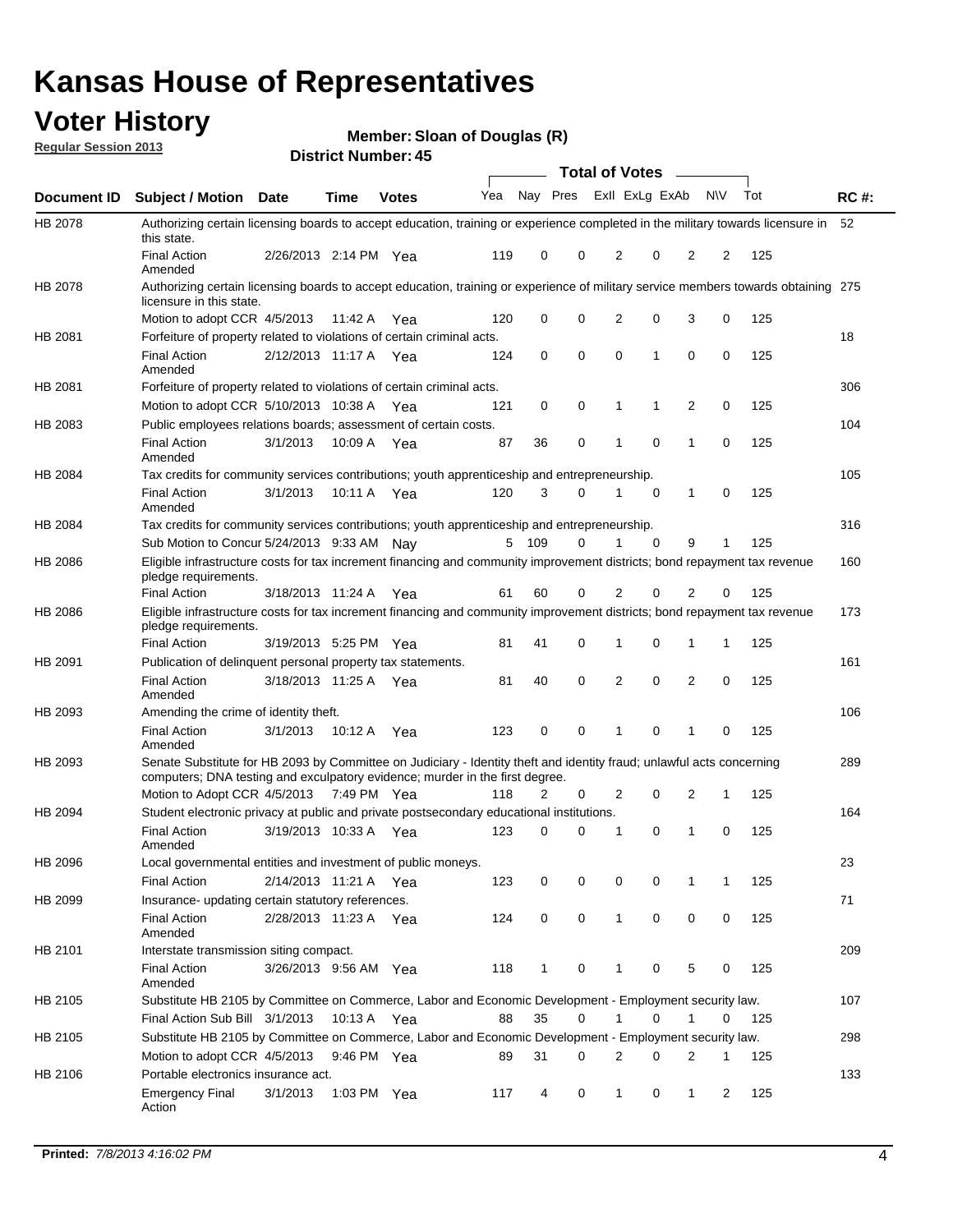### **Voter History**

**Member: Sloan of Douglas (R)** 

**Regular Session 2013**

|             |                                                                                                                                                                                                                                                                      |                       |             |              |     |              |                         | <b>Total of Votes</b> |   | $\overline{\phantom{a}}$ |           |     |             |
|-------------|----------------------------------------------------------------------------------------------------------------------------------------------------------------------------------------------------------------------------------------------------------------------|-----------------------|-------------|--------------|-----|--------------|-------------------------|-----------------------|---|--------------------------|-----------|-----|-------------|
| Document ID | <b>Subject / Motion Date</b>                                                                                                                                                                                                                                         |                       | <b>Time</b> | <b>Votes</b> | Yea |              | Nay Pres Exll ExLg ExAb |                       |   |                          | <b>NV</b> | Tot | <b>RC#:</b> |
| HB 2107     | Insurance; enacting the electronic notice and document act.                                                                                                                                                                                                          |                       |             |              |     |              |                         |                       |   |                          |           |     | 134         |
|             | <b>Emergency Final</b><br><b>Action Amend</b>                                                                                                                                                                                                                        | 3/1/2013              | 1:04 PM Yea |              | 121 | 0            | 0                       | 1                     | 0 | 1                        | 2         | 125 |             |
| HB 2107     | Insurance; enacting the electronic notice and document act, return of premiums separate from the notice of adverse<br>underwriting decision, statutory updates, uninsurable health plan increase in lifetime limit, mandate lite, certain company<br>dividend plans. |                       |             |              |     |              |                         |                       |   |                          |           |     | 281         |
|             | Motion to Adopt CCR 4/5/2013                                                                                                                                                                                                                                         |                       | 4:06 PM     | Nav          | 69  | 50           | 0                       | $\overline{2}$        | 0 | 3                        | 1         | 125 |             |
| HB 2109     | School finance; military pupil count.                                                                                                                                                                                                                                |                       |             |              |     |              |                         |                       |   |                          |           |     | 108         |
|             | <b>Final Action</b>                                                                                                                                                                                                                                                  | 3/1/2013              | 10:15 A     | Yea          | 104 | 19           | 0                       | 1                     | 0 | $\mathbf{1}$             | 0         | 125 |             |
| HB 2109     | Enacting the Kansas children's protection act.                                                                                                                                                                                                                       |                       |             |              |     |              |                         |                       |   |                          |           |     | 277         |
|             | Motion to Adopt CCR 4/5/2013                                                                                                                                                                                                                                         |                       | 12:31 P Yea |              | 116 | 2            | 0                       | 2                     | 0 | 3                        | 2         | 125 |             |
| HB 2112     | Campaign finance; transfer of campaign money to another candidacy.                                                                                                                                                                                                   |                       |             |              |     |              |                         |                       |   |                          |           |     | 72          |
|             | <b>Final Action</b><br>Amended                                                                                                                                                                                                                                       | 2/28/2013 11:25 A Yea |             |              | 95  | 29           | 0                       | 1                     | 0 | 0                        | 0         | 125 |             |
| HB 2114     | Debt setoff; collection assistance fee.                                                                                                                                                                                                                              |                       |             |              |     |              |                         |                       |   |                          |           |     | 21          |
|             | <b>Final Action</b>                                                                                                                                                                                                                                                  | 2/13/2013 11:34 A     |             | Yea          | 90  | 32           | 0                       | 0                     | 0 | 3                        | 0         | 125 |             |
| HB 2115     | Relating to the employment of retired judges and justices.                                                                                                                                                                                                           |                       |             |              |     |              |                         |                       |   |                          |           |     | 73          |
|             | <b>Final Action</b>                                                                                                                                                                                                                                                  | 2/28/2013 11:27 A     |             | Yea          | 124 | 0            | 0                       | 1                     | 0 | 0                        | 0         | 125 |             |
| HB 2115     | Courts; employment of retired judges and justices; court debt setoff.                                                                                                                                                                                                |                       |             |              |     |              |                         |                       |   |                          |           |     | 309         |
|             | Motion to Adopt CCR 5/14/2013 2:14 PM Yea                                                                                                                                                                                                                            |                       |             |              | 100 | 13           | 0                       | 1                     | 0 | 9                        | 2         | 125 |             |
| HB 2118     | Preservation of historic property; environs authority deleted.                                                                                                                                                                                                       |                       |             |              |     |              |                         |                       |   |                          |           |     | 62          |
|             | <b>Final Action</b>                                                                                                                                                                                                                                                  | 2/27/2013 12:30 P     |             | Yea          | 99  | 24           | 0                       |                       | 0 | 1                        | 0         | 125 |             |
| HB 2120     | Updating provisions relating to the Kansas bureau of investigations DNA database.                                                                                                                                                                                    |                       |             |              |     |              |                         |                       |   |                          |           |     | 109         |
|             | <b>Final Action</b><br>Amended                                                                                                                                                                                                                                       | 3/1/2013              | 10:16 A     | Yea          | 121 | 2            | 0                       | 1                     | 0 | 1                        | 0         | 125 |             |
| HB 2120     | Updating provisions relating to DNA collection and DNA evidence; amending the definition of a bet for purposes of the Kansas 302                                                                                                                                     |                       |             |              |     |              |                         |                       |   |                          |           |     |             |
|             | criminal code; sentencing for possession of a firearm during a drug felony<br>Motion to adopt CCR 5/9/2013                                                                                                                                                           |                       | 11:32 A Yea |              | 74  | 49           | 0                       |                       | 0 | 1                        | 0         | 125 |             |
| HB 2122     | Real estate brokers and salespersons; licensing requirements; sales transaction requirements.                                                                                                                                                                        |                       |             |              |     |              |                         |                       |   |                          |           |     | 37          |
|             | <b>Final Action</b><br>Amended                                                                                                                                                                                                                                       | 2/20/2013 11:13 A Yea |             |              | 121 | 1            | 0                       |                       | 0 | $\overline{2}$           | 0         | 125 |             |
| HB 2125     | Increasing real estate broker's and salesperson's license fees.                                                                                                                                                                                                      |                       |             |              |     |              |                         |                       |   |                          |           |     | 38          |
|             | <b>Final Action</b>                                                                                                                                                                                                                                                  | 2/20/2013 12:16 P     |             | Yea          | 71  | 50           | 1                       | 0                     | 0 | 0                        | 3         | 125 |             |
| HB 2128     | Open records act; exceptions.                                                                                                                                                                                                                                        |                       |             |              |     |              |                         |                       |   |                          |           |     | 74          |
|             | <b>Final Action</b><br>Amended                                                                                                                                                                                                                                       | 2/28/2013 11:28 A     |             | Yea          | 124 | 0            | 0                       | 1                     | 0 | 0                        | 0         | 125 |             |
| HB 2128     | Open records act; exceptions.                                                                                                                                                                                                                                        |                       |             |              |     |              |                         |                       |   |                          |           |     | 259         |
|             | Motion to Concur                                                                                                                                                                                                                                                     | 4/3/2013              | 10:29 A     | Yea          | 119 | 0            | 0                       |                       | 0 | 3                        | 2         | 125 |             |
| HB 2130     | Elections; petition circulators.                                                                                                                                                                                                                                     |                       |             |              |     |              |                         |                       |   |                          |           |     | 30          |
|             | <b>Final Action</b>                                                                                                                                                                                                                                                  | 2/18/2013 11:17 A     |             | Yea          | 118 | $\mathbf{1}$ | 0                       | $\overline{2}$        | 0 | 4                        | 0         | 125 |             |
| HB 2135     | Property tax exemption; military housing.                                                                                                                                                                                                                            |                       |             |              |     |              |                         |                       |   |                          |           |     | 162         |
|             | <b>Final Action</b>                                                                                                                                                                                                                                                  | 3/18/2013 11:27 A     |             | Yea          | 117 | 4            | 0                       | $\overline{c}$        | 0 | $\overline{2}$           | 0         | 125 |             |
| HB 2138     | Repealing statutes related to oil and gas.                                                                                                                                                                                                                           |                       |             |              |     |              |                         |                       |   |                          |           |     | 53          |
|             | <b>Final Action</b><br>Amended                                                                                                                                                                                                                                       | 2/26/2013 2:16 PM Yea |             |              | 119 | 0            | 0                       | $\overline{2}$        | 0 | $\overline{2}$           | 2         | 125 |             |
| HB 2139     | Canceled warrants.                                                                                                                                                                                                                                                   |                       |             |              |     |              |                         |                       |   |                          |           |     | 75          |
|             | <b>Final Action</b><br>Amended                                                                                                                                                                                                                                       | 2/28/2013 11:30 A Yea |             |              | 99  | 25           | 0                       | $\mathbf{1}$          | 0 | 0                        | 0         | 125 |             |
| HB 2139     | Canceled warrants.                                                                                                                                                                                                                                                   |                       |             |              |     |              |                         |                       |   |                          |           |     | 266         |
|             | Motion to Concur                                                                                                                                                                                                                                                     | 4/4/2013              | 2:40 PM Yea |              | 114 | 8            | 0                       | 1                     | 0 | 2                        | 0         | 125 |             |
| HB 2140     | Repealing K.S.A. 72-60b03                                                                                                                                                                                                                                            |                       |             |              |     |              |                         |                       |   |                          |           |     | 39          |
|             | <b>Final Action</b>                                                                                                                                                                                                                                                  | 2/20/2013 12:17 P     |             | Yea          | 122 | 0            | 0                       | 0                     | 0 | 0                        | 3         | 125 |             |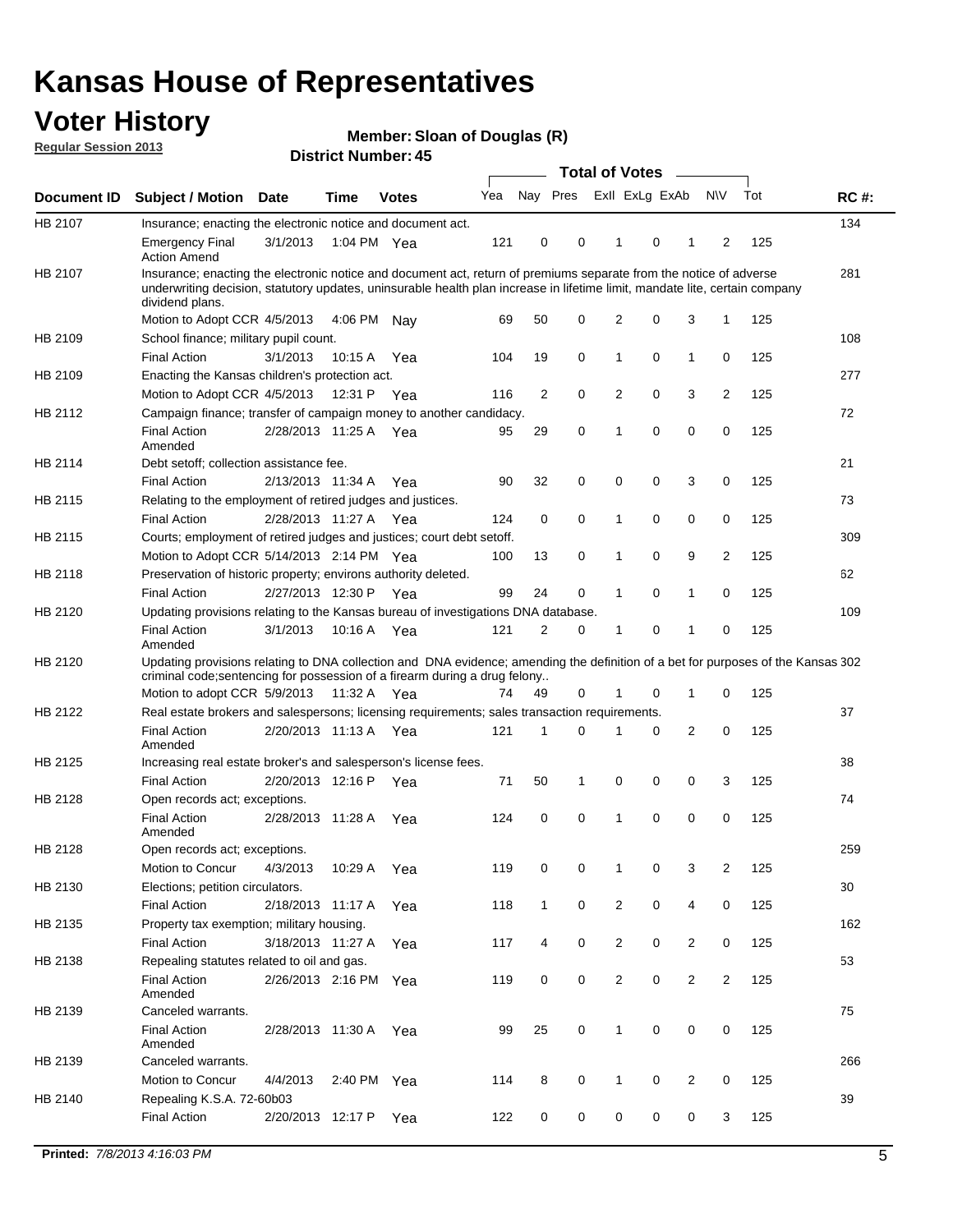### **Voter History**

**Member: Sloan of Douglas (R)** 

**Regular Session 2013**

| Yea Nay Pres ExII ExLg ExAb<br>N\V<br>Tot<br><b>RC#:</b><br>Document ID Subject / Motion Date<br>Time<br><b>Votes</b><br>HB 2141<br>24<br>Repealer; elections process for certain unified school districts.<br>2/14/2013 11:23 A<br>123<br>0<br>0<br>0<br>0<br>125<br><b>Final Action</b><br>1<br>Yea<br>1<br>HB 2142<br>Certain educational statutes concerning USD land transfers and higher education loan and grant programs.<br>40<br>0<br><b>Final Action</b><br>2/20/2013 12:19 P<br>122<br>0<br>0<br>0<br>0<br>3<br>125<br>Yea<br>HB 2143<br>Repealing outdated provisions relating to the purchase of certain real estate by the department of corrections.<br>34<br><b>Final Action</b><br>2/20/2013 11:09 A Yea<br>122<br>0<br>0<br>$\overline{2}$<br>0<br>125<br>0<br>HB 2144<br>Repealing unnecessary statutes relating to juveniles.<br>76<br>0<br>125<br><b>Final Action</b><br>2/28/2013 11:32 A Yea<br>124<br>0<br>0<br>0<br>0<br><b>HB 2145</b><br>Repealing K.S.A. 75-5028; concerning the sale of real estate by the secretary of transportation.<br>35<br>2<br><b>Final Action</b><br>2/20/2013 11:11 A Yea<br>122<br>0<br>0<br>0<br>0<br>125<br>HB 2146<br>Repealing the cancer drug repository program K.S.A. 2012 Supp. 65-1664 through 65-1667 and amending K.S.A. 2012 Supp. 77<br>65-1636.<br>124<br>125<br><b>Final Action</b><br>2/28/2013 11:33 A<br>0<br>0<br>0<br>0<br>Yea<br>0<br>Repealer; use of metric system on certain road signs and markers, moving of heavy vehicles on bridges or culverts, interstate 94<br>HB 2147<br>bridges.<br>0<br>0<br>0<br>0<br>125<br><b>Final Action</b><br>3/1/2013<br>9:52 AM Yea<br>123<br>1<br>1<br>41<br>HB 2148<br>Repealers; postsecondary education scholarship provisions.<br>2/20/2013 12:21 P Yea<br>16<br>0<br>0<br>0<br>0<br>3<br>125<br><b>Final Action</b><br>106<br>42<br>HB 2149<br>Repealers; postsecondary education student loans and tuition grants.<br>2/20/2013 12:22 P<br>14<br>0<br>0<br>0<br>$\Omega$<br>3<br>125<br><b>Final Action</b><br>Yea<br>108<br>314<br>HB 2149<br>Repealing a \$500,000 transfer from highway patrol training center fund to the state general fund.<br>3<br>Motion to Concur<br>5/23/2013 10:22 A Yea<br>113<br>0<br>0<br>0<br>8<br>125<br>78<br>HB 2150<br>Repealers; workforce development loan program act.<br>$\mathbf 0$<br>30<br>0<br>0<br>0<br>125<br><b>Final Action</b><br>2/28/2013 11:34 A Yea<br>94<br>1 |
|-----------------------------------------------------------------------------------------------------------------------------------------------------------------------------------------------------------------------------------------------------------------------------------------------------------------------------------------------------------------------------------------------------------------------------------------------------------------------------------------------------------------------------------------------------------------------------------------------------------------------------------------------------------------------------------------------------------------------------------------------------------------------------------------------------------------------------------------------------------------------------------------------------------------------------------------------------------------------------------------------------------------------------------------------------------------------------------------------------------------------------------------------------------------------------------------------------------------------------------------------------------------------------------------------------------------------------------------------------------------------------------------------------------------------------------------------------------------------------------------------------------------------------------------------------------------------------------------------------------------------------------------------------------------------------------------------------------------------------------------------------------------------------------------------------------------------------------------------------------------------------------------------------------------------------------------------------------------------------------------------------------------------------------------------------------------------------------------------------------------------------------------------------------------------------------------------------------------------------------------------------------------------------------------------------------------------------------------------------------------------------------------------------------------------------------------------|
|                                                                                                                                                                                                                                                                                                                                                                                                                                                                                                                                                                                                                                                                                                                                                                                                                                                                                                                                                                                                                                                                                                                                                                                                                                                                                                                                                                                                                                                                                                                                                                                                                                                                                                                                                                                                                                                                                                                                                                                                                                                                                                                                                                                                                                                                                                                                                                                                                                               |
|                                                                                                                                                                                                                                                                                                                                                                                                                                                                                                                                                                                                                                                                                                                                                                                                                                                                                                                                                                                                                                                                                                                                                                                                                                                                                                                                                                                                                                                                                                                                                                                                                                                                                                                                                                                                                                                                                                                                                                                                                                                                                                                                                                                                                                                                                                                                                                                                                                               |
|                                                                                                                                                                                                                                                                                                                                                                                                                                                                                                                                                                                                                                                                                                                                                                                                                                                                                                                                                                                                                                                                                                                                                                                                                                                                                                                                                                                                                                                                                                                                                                                                                                                                                                                                                                                                                                                                                                                                                                                                                                                                                                                                                                                                                                                                                                                                                                                                                                               |
|                                                                                                                                                                                                                                                                                                                                                                                                                                                                                                                                                                                                                                                                                                                                                                                                                                                                                                                                                                                                                                                                                                                                                                                                                                                                                                                                                                                                                                                                                                                                                                                                                                                                                                                                                                                                                                                                                                                                                                                                                                                                                                                                                                                                                                                                                                                                                                                                                                               |
|                                                                                                                                                                                                                                                                                                                                                                                                                                                                                                                                                                                                                                                                                                                                                                                                                                                                                                                                                                                                                                                                                                                                                                                                                                                                                                                                                                                                                                                                                                                                                                                                                                                                                                                                                                                                                                                                                                                                                                                                                                                                                                                                                                                                                                                                                                                                                                                                                                               |
|                                                                                                                                                                                                                                                                                                                                                                                                                                                                                                                                                                                                                                                                                                                                                                                                                                                                                                                                                                                                                                                                                                                                                                                                                                                                                                                                                                                                                                                                                                                                                                                                                                                                                                                                                                                                                                                                                                                                                                                                                                                                                                                                                                                                                                                                                                                                                                                                                                               |
|                                                                                                                                                                                                                                                                                                                                                                                                                                                                                                                                                                                                                                                                                                                                                                                                                                                                                                                                                                                                                                                                                                                                                                                                                                                                                                                                                                                                                                                                                                                                                                                                                                                                                                                                                                                                                                                                                                                                                                                                                                                                                                                                                                                                                                                                                                                                                                                                                                               |
|                                                                                                                                                                                                                                                                                                                                                                                                                                                                                                                                                                                                                                                                                                                                                                                                                                                                                                                                                                                                                                                                                                                                                                                                                                                                                                                                                                                                                                                                                                                                                                                                                                                                                                                                                                                                                                                                                                                                                                                                                                                                                                                                                                                                                                                                                                                                                                                                                                               |
|                                                                                                                                                                                                                                                                                                                                                                                                                                                                                                                                                                                                                                                                                                                                                                                                                                                                                                                                                                                                                                                                                                                                                                                                                                                                                                                                                                                                                                                                                                                                                                                                                                                                                                                                                                                                                                                                                                                                                                                                                                                                                                                                                                                                                                                                                                                                                                                                                                               |
|                                                                                                                                                                                                                                                                                                                                                                                                                                                                                                                                                                                                                                                                                                                                                                                                                                                                                                                                                                                                                                                                                                                                                                                                                                                                                                                                                                                                                                                                                                                                                                                                                                                                                                                                                                                                                                                                                                                                                                                                                                                                                                                                                                                                                                                                                                                                                                                                                                               |
|                                                                                                                                                                                                                                                                                                                                                                                                                                                                                                                                                                                                                                                                                                                                                                                                                                                                                                                                                                                                                                                                                                                                                                                                                                                                                                                                                                                                                                                                                                                                                                                                                                                                                                                                                                                                                                                                                                                                                                                                                                                                                                                                                                                                                                                                                                                                                                                                                                               |
|                                                                                                                                                                                                                                                                                                                                                                                                                                                                                                                                                                                                                                                                                                                                                                                                                                                                                                                                                                                                                                                                                                                                                                                                                                                                                                                                                                                                                                                                                                                                                                                                                                                                                                                                                                                                                                                                                                                                                                                                                                                                                                                                                                                                                                                                                                                                                                                                                                               |
|                                                                                                                                                                                                                                                                                                                                                                                                                                                                                                                                                                                                                                                                                                                                                                                                                                                                                                                                                                                                                                                                                                                                                                                                                                                                                                                                                                                                                                                                                                                                                                                                                                                                                                                                                                                                                                                                                                                                                                                                                                                                                                                                                                                                                                                                                                                                                                                                                                               |
|                                                                                                                                                                                                                                                                                                                                                                                                                                                                                                                                                                                                                                                                                                                                                                                                                                                                                                                                                                                                                                                                                                                                                                                                                                                                                                                                                                                                                                                                                                                                                                                                                                                                                                                                                                                                                                                                                                                                                                                                                                                                                                                                                                                                                                                                                                                                                                                                                                               |
|                                                                                                                                                                                                                                                                                                                                                                                                                                                                                                                                                                                                                                                                                                                                                                                                                                                                                                                                                                                                                                                                                                                                                                                                                                                                                                                                                                                                                                                                                                                                                                                                                                                                                                                                                                                                                                                                                                                                                                                                                                                                                                                                                                                                                                                                                                                                                                                                                                               |
|                                                                                                                                                                                                                                                                                                                                                                                                                                                                                                                                                                                                                                                                                                                                                                                                                                                                                                                                                                                                                                                                                                                                                                                                                                                                                                                                                                                                                                                                                                                                                                                                                                                                                                                                                                                                                                                                                                                                                                                                                                                                                                                                                                                                                                                                                                                                                                                                                                               |
|                                                                                                                                                                                                                                                                                                                                                                                                                                                                                                                                                                                                                                                                                                                                                                                                                                                                                                                                                                                                                                                                                                                                                                                                                                                                                                                                                                                                                                                                                                                                                                                                                                                                                                                                                                                                                                                                                                                                                                                                                                                                                                                                                                                                                                                                                                                                                                                                                                               |
|                                                                                                                                                                                                                                                                                                                                                                                                                                                                                                                                                                                                                                                                                                                                                                                                                                                                                                                                                                                                                                                                                                                                                                                                                                                                                                                                                                                                                                                                                                                                                                                                                                                                                                                                                                                                                                                                                                                                                                                                                                                                                                                                                                                                                                                                                                                                                                                                                                               |
|                                                                                                                                                                                                                                                                                                                                                                                                                                                                                                                                                                                                                                                                                                                                                                                                                                                                                                                                                                                                                                                                                                                                                                                                                                                                                                                                                                                                                                                                                                                                                                                                                                                                                                                                                                                                                                                                                                                                                                                                                                                                                                                                                                                                                                                                                                                                                                                                                                               |
|                                                                                                                                                                                                                                                                                                                                                                                                                                                                                                                                                                                                                                                                                                                                                                                                                                                                                                                                                                                                                                                                                                                                                                                                                                                                                                                                                                                                                                                                                                                                                                                                                                                                                                                                                                                                                                                                                                                                                                                                                                                                                                                                                                                                                                                                                                                                                                                                                                               |
|                                                                                                                                                                                                                                                                                                                                                                                                                                                                                                                                                                                                                                                                                                                                                                                                                                                                                                                                                                                                                                                                                                                                                                                                                                                                                                                                                                                                                                                                                                                                                                                                                                                                                                                                                                                                                                                                                                                                                                                                                                                                                                                                                                                                                                                                                                                                                                                                                                               |
|                                                                                                                                                                                                                                                                                                                                                                                                                                                                                                                                                                                                                                                                                                                                                                                                                                                                                                                                                                                                                                                                                                                                                                                                                                                                                                                                                                                                                                                                                                                                                                                                                                                                                                                                                                                                                                                                                                                                                                                                                                                                                                                                                                                                                                                                                                                                                                                                                                               |
|                                                                                                                                                                                                                                                                                                                                                                                                                                                                                                                                                                                                                                                                                                                                                                                                                                                                                                                                                                                                                                                                                                                                                                                                                                                                                                                                                                                                                                                                                                                                                                                                                                                                                                                                                                                                                                                                                                                                                                                                                                                                                                                                                                                                                                                                                                                                                                                                                                               |
| Senate Substitute for HB 2150 by Committee on Commerce--Concerning the Kansas employment first oversight commission.<br>HB 2150<br>267                                                                                                                                                                                                                                                                                                                                                                                                                                                                                                                                                                                                                                                                                                                                                                                                                                                                                                                                                                                                                                                                                                                                                                                                                                                                                                                                                                                                                                                                                                                                                                                                                                                                                                                                                                                                                                                                                                                                                                                                                                                                                                                                                                                                                                                                                                        |
| 12<br>2<br>125<br>Motion to Concur<br>4/4/2013<br>2:44 PM Yea<br>110<br>0<br>0<br>0<br>1                                                                                                                                                                                                                                                                                                                                                                                                                                                                                                                                                                                                                                                                                                                                                                                                                                                                                                                                                                                                                                                                                                                                                                                                                                                                                                                                                                                                                                                                                                                                                                                                                                                                                                                                                                                                                                                                                                                                                                                                                                                                                                                                                                                                                                                                                                                                                      |
| HB 2151<br>Repealers; report on medically underserved areas of the state.<br>63                                                                                                                                                                                                                                                                                                                                                                                                                                                                                                                                                                                                                                                                                                                                                                                                                                                                                                                                                                                                                                                                                                                                                                                                                                                                                                                                                                                                                                                                                                                                                                                                                                                                                                                                                                                                                                                                                                                                                                                                                                                                                                                                                                                                                                                                                                                                                               |
| 2/27/2013 12:31 P<br>0<br>0<br>0<br><b>Final Action</b><br>123<br>1<br>1<br>0<br>125<br>Yea                                                                                                                                                                                                                                                                                                                                                                                                                                                                                                                                                                                                                                                                                                                                                                                                                                                                                                                                                                                                                                                                                                                                                                                                                                                                                                                                                                                                                                                                                                                                                                                                                                                                                                                                                                                                                                                                                                                                                                                                                                                                                                                                                                                                                                                                                                                                                   |
| HB 2152<br>Repealer: uniform land sales practices act.<br>36                                                                                                                                                                                                                                                                                                                                                                                                                                                                                                                                                                                                                                                                                                                                                                                                                                                                                                                                                                                                                                                                                                                                                                                                                                                                                                                                                                                                                                                                                                                                                                                                                                                                                                                                                                                                                                                                                                                                                                                                                                                                                                                                                                                                                                                                                                                                                                                  |
| 0<br>0<br>0<br>2<br>0<br>125<br><b>Final Action</b><br>2/20/2013 11:12 A<br>122<br>1<br>Yea                                                                                                                                                                                                                                                                                                                                                                                                                                                                                                                                                                                                                                                                                                                                                                                                                                                                                                                                                                                                                                                                                                                                                                                                                                                                                                                                                                                                                                                                                                                                                                                                                                                                                                                                                                                                                                                                                                                                                                                                                                                                                                                                                                                                                                                                                                                                                   |
| 64<br>HB 2153<br>Unused medications act; dontating entities.                                                                                                                                                                                                                                                                                                                                                                                                                                                                                                                                                                                                                                                                                                                                                                                                                                                                                                                                                                                                                                                                                                                                                                                                                                                                                                                                                                                                                                                                                                                                                                                                                                                                                                                                                                                                                                                                                                                                                                                                                                                                                                                                                                                                                                                                                                                                                                                  |
| 0<br>2/27/2013 12:33 P<br>123<br>0<br>0<br>125<br><b>Final Action</b><br>1<br>0<br>Yea<br>Amended                                                                                                                                                                                                                                                                                                                                                                                                                                                                                                                                                                                                                                                                                                                                                                                                                                                                                                                                                                                                                                                                                                                                                                                                                                                                                                                                                                                                                                                                                                                                                                                                                                                                                                                                                                                                                                                                                                                                                                                                                                                                                                                                                                                                                                                                                                                                             |
| HB 2154<br>Senate Substitute for HB 2154 by Committee on Public Health and Welfare--Cosmetology; relating to licensure and renewal of 31                                                                                                                                                                                                                                                                                                                                                                                                                                                                                                                                                                                                                                                                                                                                                                                                                                                                                                                                                                                                                                                                                                                                                                                                                                                                                                                                                                                                                                                                                                                                                                                                                                                                                                                                                                                                                                                                                                                                                                                                                                                                                                                                                                                                                                                                                                      |
| persons, salons and clinics.                                                                                                                                                                                                                                                                                                                                                                                                                                                                                                                                                                                                                                                                                                                                                                                                                                                                                                                                                                                                                                                                                                                                                                                                                                                                                                                                                                                                                                                                                                                                                                                                                                                                                                                                                                                                                                                                                                                                                                                                                                                                                                                                                                                                                                                                                                                                                                                                                  |
| 119<br>0<br>2<br>125<br><b>Final Action</b><br>2/18/2013 11:19 A<br>0<br>0<br>0<br>Yea<br>Amended                                                                                                                                                                                                                                                                                                                                                                                                                                                                                                                                                                                                                                                                                                                                                                                                                                                                                                                                                                                                                                                                                                                                                                                                                                                                                                                                                                                                                                                                                                                                                                                                                                                                                                                                                                                                                                                                                                                                                                                                                                                                                                                                                                                                                                                                                                                                             |
| HB 2155<br>32<br>Cosmetology; relating to licensure and renewal.                                                                                                                                                                                                                                                                                                                                                                                                                                                                                                                                                                                                                                                                                                                                                                                                                                                                                                                                                                                                                                                                                                                                                                                                                                                                                                                                                                                                                                                                                                                                                                                                                                                                                                                                                                                                                                                                                                                                                                                                                                                                                                                                                                                                                                                                                                                                                                              |
| <b>Final Action</b><br>119<br>2<br>125<br>2/18/2013 11:21 A Yea<br>0<br>0<br>0<br>0<br>4<br>Amended                                                                                                                                                                                                                                                                                                                                                                                                                                                                                                                                                                                                                                                                                                                                                                                                                                                                                                                                                                                                                                                                                                                                                                                                                                                                                                                                                                                                                                                                                                                                                                                                                                                                                                                                                                                                                                                                                                                                                                                                                                                                                                                                                                                                                                                                                                                                           |
| Repealers; school finance; area vocational school fund; local effort as applied to U.S.D. No. 450<br>43<br>HB 2156                                                                                                                                                                                                                                                                                                                                                                                                                                                                                                                                                                                                                                                                                                                                                                                                                                                                                                                                                                                                                                                                                                                                                                                                                                                                                                                                                                                                                                                                                                                                                                                                                                                                                                                                                                                                                                                                                                                                                                                                                                                                                                                                                                                                                                                                                                                            |
| 2/20/2013 12:23 P<br>122<br>0<br>0<br>0<br>0<br>125<br><b>Final Action</b><br>0<br>3<br>Yea                                                                                                                                                                                                                                                                                                                                                                                                                                                                                                                                                                                                                                                                                                                                                                                                                                                                                                                                                                                                                                                                                                                                                                                                                                                                                                                                                                                                                                                                                                                                                                                                                                                                                                                                                                                                                                                                                                                                                                                                                                                                                                                                                                                                                                                                                                                                                   |
| Quality care assessment on skilled nursing care facilities.<br>144<br>HB 2160                                                                                                                                                                                                                                                                                                                                                                                                                                                                                                                                                                                                                                                                                                                                                                                                                                                                                                                                                                                                                                                                                                                                                                                                                                                                                                                                                                                                                                                                                                                                                                                                                                                                                                                                                                                                                                                                                                                                                                                                                                                                                                                                                                                                                                                                                                                                                                 |
| 3/7/2013<br>12:13 P<br>21<br>0<br>$\mathbf{1}$<br>0<br>3<br>125<br><b>Final Action</b><br>100<br>0<br>Yea                                                                                                                                                                                                                                                                                                                                                                                                                                                                                                                                                                                                                                                                                                                                                                                                                                                                                                                                                                                                                                                                                                                                                                                                                                                                                                                                                                                                                                                                                                                                                                                                                                                                                                                                                                                                                                                                                                                                                                                                                                                                                                                                                                                                                                                                                                                                     |
| Prohibition on use of state appropriated moneys to lobby relating to gun control at federal, state and local ogvernment level.<br>HB 2162<br>79                                                                                                                                                                                                                                                                                                                                                                                                                                                                                                                                                                                                                                                                                                                                                                                                                                                                                                                                                                                                                                                                                                                                                                                                                                                                                                                                                                                                                                                                                                                                                                                                                                                                                                                                                                                                                                                                                                                                                                                                                                                                                                                                                                                                                                                                                               |
| 120<br>4<br>0<br>0<br>0<br><b>Final Action</b><br>2/28/2013 11:36 A Yea<br>1<br>0<br>125<br>Amended                                                                                                                                                                                                                                                                                                                                                                                                                                                                                                                                                                                                                                                                                                                                                                                                                                                                                                                                                                                                                                                                                                                                                                                                                                                                                                                                                                                                                                                                                                                                                                                                                                                                                                                                                                                                                                                                                                                                                                                                                                                                                                                                                                                                                                                                                                                                           |
| HB 2162<br>Prohibition on use of state appropriated moneys to lobby at federal, state and local government levels relating to gun control.<br>312                                                                                                                                                                                                                                                                                                                                                                                                                                                                                                                                                                                                                                                                                                                                                                                                                                                                                                                                                                                                                                                                                                                                                                                                                                                                                                                                                                                                                                                                                                                                                                                                                                                                                                                                                                                                                                                                                                                                                                                                                                                                                                                                                                                                                                                                                             |
| Motion to adopt CCR 5/21/2013 2:52 PM ExAb<br>28<br>0<br>$\Omega$<br>13<br>83<br>0<br>125<br>1                                                                                                                                                                                                                                                                                                                                                                                                                                                                                                                                                                                                                                                                                                                                                                                                                                                                                                                                                                                                                                                                                                                                                                                                                                                                                                                                                                                                                                                                                                                                                                                                                                                                                                                                                                                                                                                                                                                                                                                                                                                                                                                                                                                                                                                                                                                                                |
| Relating to garnishment proceedings.<br>80<br>HB 2163                                                                                                                                                                                                                                                                                                                                                                                                                                                                                                                                                                                                                                                                                                                                                                                                                                                                                                                                                                                                                                                                                                                                                                                                                                                                                                                                                                                                                                                                                                                                                                                                                                                                                                                                                                                                                                                                                                                                                                                                                                                                                                                                                                                                                                                                                                                                                                                         |
| <b>Final Action</b><br>2/28/2013 11:37 A Yea<br>0<br>0<br>0<br>0<br>125<br>124<br>$\mathbf{1}$<br>0                                                                                                                                                                                                                                                                                                                                                                                                                                                                                                                                                                                                                                                                                                                                                                                                                                                                                                                                                                                                                                                                                                                                                                                                                                                                                                                                                                                                                                                                                                                                                                                                                                                                                                                                                                                                                                                                                                                                                                                                                                                                                                                                                                                                                                                                                                                                           |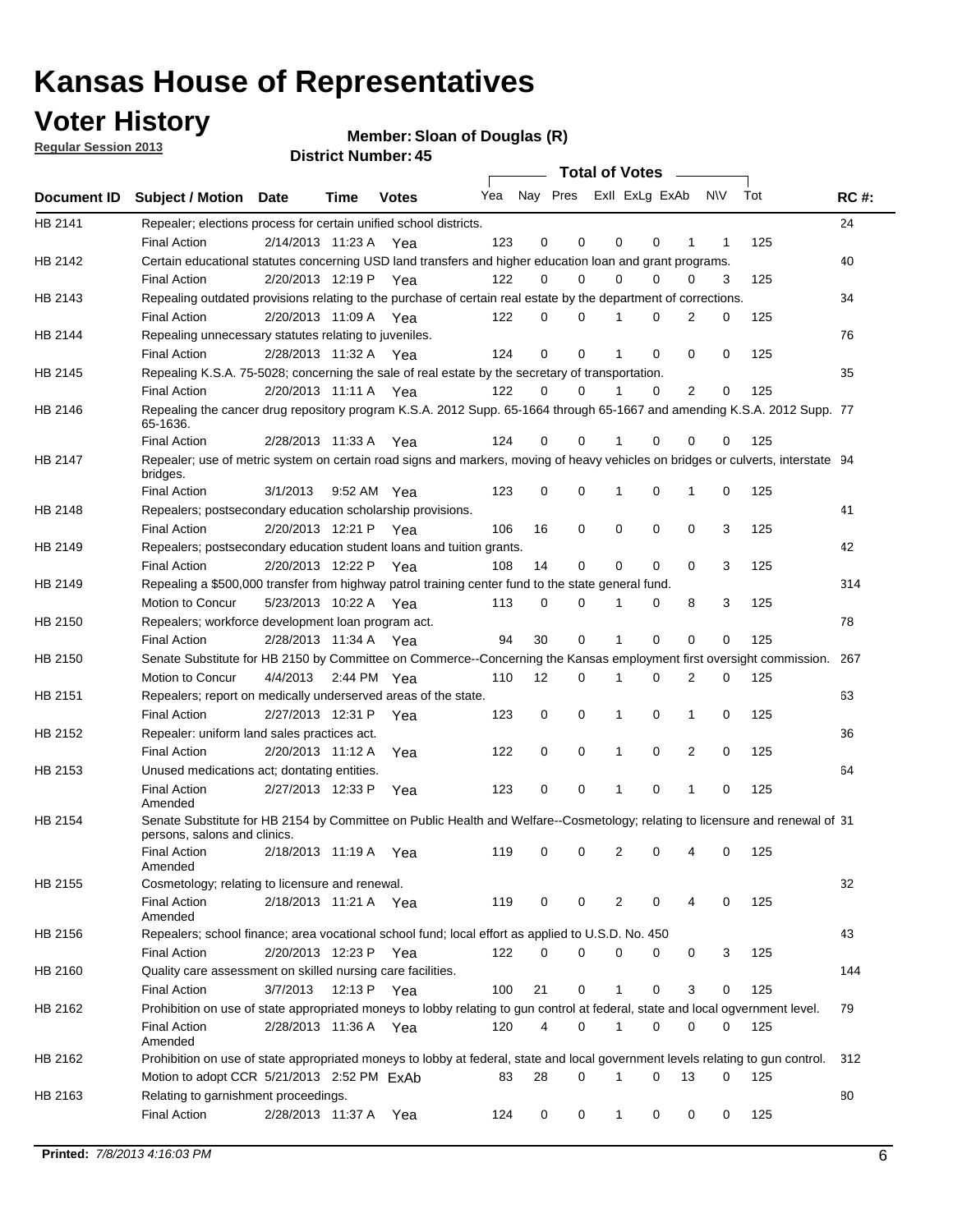### **Voter History**

**Member: Sloan of Douglas (R)** 

**Regular Session 2013**

|             |                                                                                                                                                                                                                                    |                       |             |              |     |             |          | <b>Total of Votes</b>   |          | $\sim$         |           |     |             |
|-------------|------------------------------------------------------------------------------------------------------------------------------------------------------------------------------------------------------------------------------------|-----------------------|-------------|--------------|-----|-------------|----------|-------------------------|----------|----------------|-----------|-----|-------------|
| Document ID | <b>Subject / Motion Date</b>                                                                                                                                                                                                       |                       | <b>Time</b> | <b>Votes</b> | Yea |             |          | Nay Pres Exll ExLg ExAb |          |                | <b>NV</b> | Tot | <b>RC#:</b> |
| HB 2164     | Relating to jurors; information disqualifying prospective juror from jury service.                                                                                                                                                 |                       |             |              |     |             |          |                         |          |                |           |     | 47          |
|             | <b>Final Action</b>                                                                                                                                                                                                                | 2/25/2013 12:12 P     |             | Nav          | 75  | 45          | 0        | 0                       | 0        | 0              | 5         | 125 |             |
| HB 2164     | Amended<br>Juries and grand juries.                                                                                                                                                                                                |                       |             |              |     |             |          |                         |          |                |           |     | 284         |
|             | Motion to Adopt CCR 4/5/2013                                                                                                                                                                                                       |                       | 5:53 PM Yea |              | 92  | 28          | 0        | $\overline{2}$          | 0        | $\overline{2}$ | 1         | 125 |             |
| HB 2166     | Sub HB 2166 by Committee on Judiciary -- Relating to the medical assistance recovery program.                                                                                                                                      |                       |             |              |     |             |          |                         |          |                |           |     | 165         |
|             | Final Action Sub Bill 3/19/2013 10:34 A Yea                                                                                                                                                                                        |                       |             |              | 112 | 11          | 0        |                         | 0        | 1              | 0         | 125 |             |
|             | Amended                                                                                                                                                                                                                            |                       |             |              |     |             |          |                         |          |                |           |     |             |
| HB 2167     | Establishing Native American legislative day at the capitol.                                                                                                                                                                       |                       |             |              |     |             |          |                         |          |                |           |     | 54          |
|             | <b>Final Action</b>                                                                                                                                                                                                                | 2/26/2013 2:17 PM Yea |             |              | 119 | 0           | 0        | $\overline{2}$          | 0        | $\overline{2}$ | 2         | 125 |             |
| HB 2167     | Senate Substitute for HB 2167 by Committee on Federal and State Affairs -- Concerning fireworks; regulations thereof.                                                                                                              |                       |             |              |     |             |          |                         |          |                |           |     | 261         |
|             | Motion to Concur                                                                                                                                                                                                                   | 4/4/2013              | 11:11 A Yea |              | 100 | 23          | 0        | 1                       | 0        | 1              | 0         | 125 |             |
| HB 2169     | Allowing for proceedings to determine final disposition of prisoner's pending probation revocations.                                                                                                                               |                       |             |              |     |             |          |                         |          |                |           |     | 49          |
|             | <b>Final Action</b>                                                                                                                                                                                                                | 2/26/2013 2:10 PM Yea |             |              | 119 | 0           | 0        | 0                       | 0        | 0              | 6         | 125 |             |
| HB 2170     | Concerning sentencing dispositions, probation and postrelease supervision.                                                                                                                                                         |                       |             |              |     |             |          |                         |          |                |           |     | 110         |
|             | <b>Final Action</b><br>Amended                                                                                                                                                                                                     | 3/1/2013              | 10:23 A Yea |              | 79  | 44          | 0        | 1                       | 0        | 1              | 0         | 125 |             |
| HB 2170     | Concerning sentencing dispositions, probation and postrelease supervision.                                                                                                                                                         |                       |             |              |     |             |          |                         |          |                |           |     | 256         |
|             | Motion to Concur                                                                                                                                                                                                                   | 4/1/2013              | 10:54 A Yea |              | 75  | 44          | 0        | 1                       | 0        | 2              | 3         | 125 |             |
| HB 2172     | Cemeteries; cemetery corporations and cemetery merchandise.                                                                                                                                                                        |                       |             |              |     |             |          |                         |          |                |           |     | 81          |
|             | <b>Final Action</b><br>Amended                                                                                                                                                                                                     | 2/28/2013 11:38 A Yea |             |              | 124 | $\mathbf 0$ | $\Omega$ |                         | $\Omega$ | $\Omega$       | 0         | 125 |             |
| HB 2176     | The Eisenhower foundation license plate.                                                                                                                                                                                           |                       |             |              |     |             |          |                         |          |                |           |     | 57          |
|             | <b>Final Action</b>                                                                                                                                                                                                                | 2/27/2013 12:11 P     |             | Yea          | 112 | 11          | 0        | 0                       | 0        |                | 1         | 125 |             |
| HB 2177     | Relating to motor carriers; concerning safety rules and regulations; certificates of convenience and necessity; transportation of 55<br>certain materials.                                                                         |                       |             |              |     |             |          |                         |          |                |           |     |             |
|             | <b>Final Action</b><br>Amended                                                                                                                                                                                                     | 2/26/2013 2:18 PM Yea |             |              | 119 | 0           | 0        | $\overline{2}$          | 0        | 2              | 2         | 125 |             |
| HB 2179     | Amending the secretary of labor's role of taking assignment of wage claims.                                                                                                                                                        |                       |             |              |     |             |          |                         |          |                |           |     | 111         |
|             | <b>Final Action</b><br>Amended                                                                                                                                                                                                     | 3/1/2013              | 10:24 A Yea |              | 87  | 36          | 0        | 1                       | 0        | 1              | 0         | 125 |             |
| HB 2181     | Authorizing licensing bodies to accept certain online distance education courses towards licensure for military service member 55<br>applicants                                                                                    |                       |             |              |     |             |          |                         |          |                |           |     |             |
|             | <b>Final Action</b>                                                                                                                                                                                                                | 2/27/2013 12:34 P     |             | Yea          | 123 | 0           | 0        | 1                       | 0        | 1              | 0         | 125 |             |
| HB 2182     | Relating to grand juries.                                                                                                                                                                                                          |                       |             |              |     |             |          |                         |          |                |           |     | 152         |
|             | <b>Final Action</b><br>Amended                                                                                                                                                                                                     | 3/13/2013 11:20 A     |             | Yea          | 100 | 24          | 0        | 0                       | 0        | 1              | 0         | 125 |             |
| HB 2183     | Substitute HB 2183 by Committee on Health and Human Services - - designation and control of infectious and contagious<br>diseases.                                                                                                 |                       |             |              |     |             |          |                         |          |                |           |     | 112         |
|             | Final Action Sub Bill 3/1/2013<br>Amended                                                                                                                                                                                          |                       | 10:26 A Yea |              | 122 | 1           | 0        | $\mathbf{1}$            | 0        | 1              | 0         | 125 |             |
| HB 2183     | Substitute HB 2183 by Committee on Health and Human Services -- department of health and environment statutory duties<br>and functions, infectious and contagious diseases, laboratory services, health information technology and |                       |             |              |     |             |          |                         |          |                |           |     | 297         |
|             | Motion to Adopt CCR 4/5/2013                                                                                                                                                                                                       |                       | 9:37 PM Yea |              | 120 | 0           | 0        | 2                       | 0        | 2              | 1         | 125 |             |
| HB 2185     | Consolidation of citites and counties; dual majority vote.                                                                                                                                                                         |                       |             |              |     |             |          |                         |          |                |           |     | 113         |
|             | <b>Final Action</b><br>Amended                                                                                                                                                                                                     | 3/1/2013              | 10:27 A Yea |              | 119 | 4           | 0        | $\mathbf{1}$            | 0        | $\mathbf{1}$   | 0         | 125 |             |
| HB 2193     | Public facilities; accessiblity standards for disabled persons.                                                                                                                                                                    |                       |             |              |     |             |          |                         |          |                |           |     | 145         |
|             | <b>Final Action</b>                                                                                                                                                                                                                | 3/7/2013              | 12:14 P     | Yea          | 121 | 0           | 0        | 1                       | 0        | 3              | 0         | 125 |             |
| HB 2195     | Claims against the state; 2012 Joint Committee recommendations.                                                                                                                                                                    |                       |             |              |     |             |          |                         |          |                |           |     | 146         |
|             | <b>Final Action</b><br>Amended                                                                                                                                                                                                     | 3/7/2013              | 12:16 P Yea |              | 110 | 10          | 0        | 1                       | 0        | 3              | 1         | 125 |             |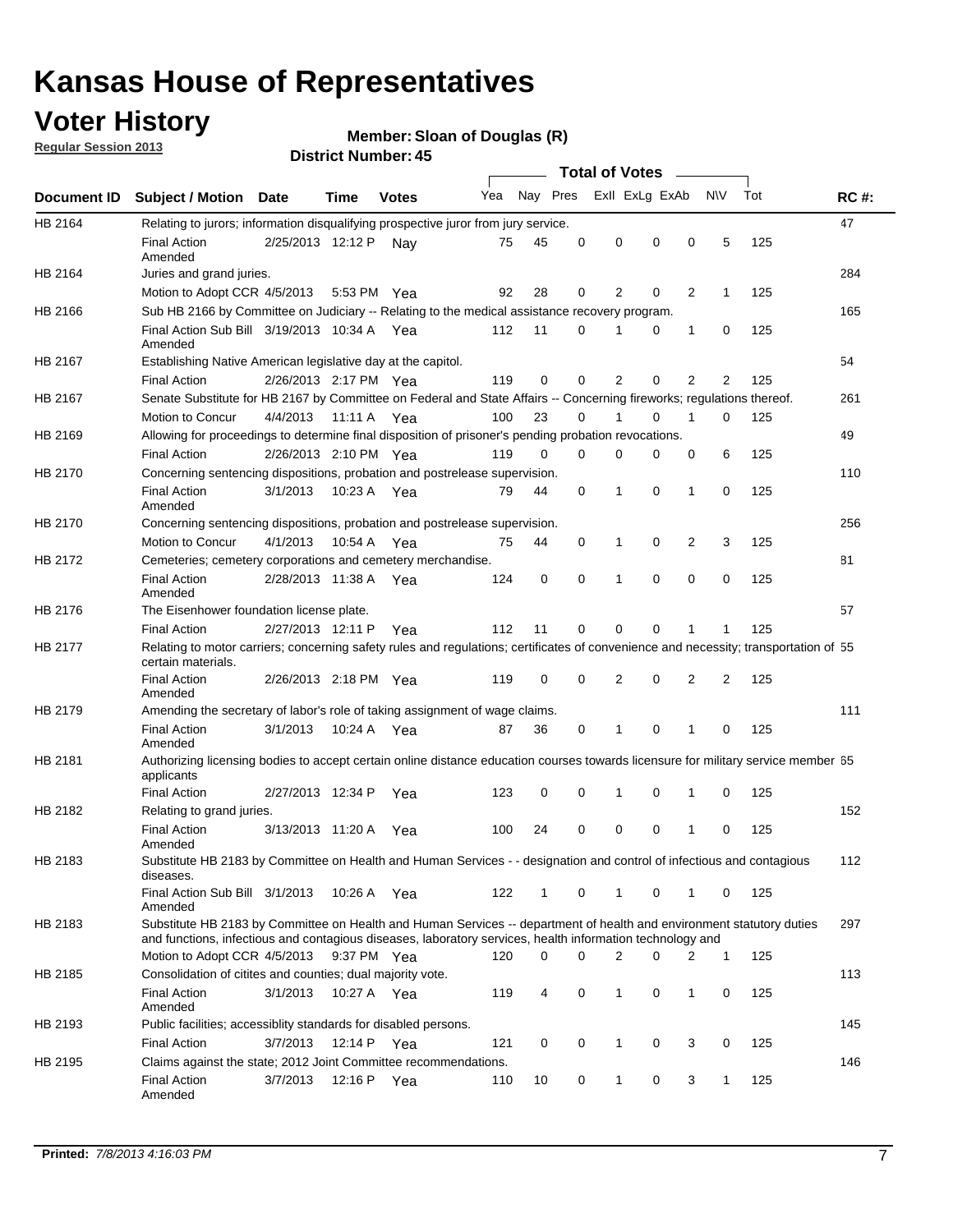### **Voter History**

**Member: Sloan of Douglas (R)** 

**Regular Session 2013**

|             |                                                                                                                                                                                                                |                       |             |              |     |              |   | <b>Total of Votes</b> |   |                |             |     |             |
|-------------|----------------------------------------------------------------------------------------------------------------------------------------------------------------------------------------------------------------|-----------------------|-------------|--------------|-----|--------------|---|-----------------------|---|----------------|-------------|-----|-------------|
| Document ID | <b>Subject / Motion Date</b>                                                                                                                                                                                   |                       | Time        | <b>Votes</b> | Yea | Nay Pres     |   | Exll ExLg ExAb        |   |                | <b>NV</b>   | Tot | <b>RC#:</b> |
| HB 2197     | Kansas state high school activities association; membership of board of directors and executive board.                                                                                                         |                       |             |              |     |              |   |                       |   |                |             |     | 249         |
|             | <b>Emergency Final</b><br><b>Action Amend</b>                                                                                                                                                                  | 3/26/2013 8:46 PM Nav |             |              | 69  | 53           | 0 |                       | 0 | 2              | 0           | 125 |             |
| HB 2199     | Second amendment protection act.                                                                                                                                                                               |                       |             |              |     |              |   |                       |   |                |             |     | 157         |
|             | <b>Final Action</b><br>Amended                                                                                                                                                                                 | 3/14/2013 11:34 A     |             | Nay          | 94  | 29           | 0 | 0                     | 0 | 2              | 0           | 125 |             |
| HB 2199     | Senate Substitute for HB 2199 by Committee on Federal and State Affairs--Secretary of Administration; successor; diretor of<br>accounts and reports; certain rules and regulations; Kansas liquor control act. |                       |             |              |     |              |   |                       |   |                |             |     | 313         |
|             | Motion to adopt CCR 5/22/2013 2:17 PM FxAb                                                                                                                                                                     |                       |             |              | 89  | 23           | 0 | 1                     | 0 | 12             | 0           | 125 |             |
| HB 2200     | Executive chief information technology officer; office of information tehcnology services.                                                                                                                     |                       |             |              |     |              |   |                       |   |                |             |     | 114         |
|             | <b>Final Action</b><br>Amended                                                                                                                                                                                 | 3/1/2013              | 10:28 A     | Yea          | 121 | 2            | 0 | 1                     | 0 | 1              | 0           | 125 |             |
| HB 2201     | Telecommunications; regulation by the state corporation commission and distributions from the Kansas universal service<br>fund.                                                                                |                       |             |              |     |              |   |                       |   |                |             |     | 33          |
|             | <b>Final Action</b><br>Amended                                                                                                                                                                                 | 2/18/2013 11:24 A     |             | Yea          | 118 | $\mathbf{1}$ | 0 | 2                     | 0 | 4              | 0           | 125 |             |
| HB 2201     | Telecommunications; regulation by the state corporation commission and distributions from the Kansas universal service<br>fund.                                                                                |                       |             |              |     |              |   |                       |   |                |             |     | 278         |
|             | Motion to Adopt CCR 4/5/2013                                                                                                                                                                                   |                       | 12:57 P     | Yea          | 99  | 20           | 0 | 2                     | 0 | 3              | 1           | 125 |             |
| HB 2202     | Providing automatic relief from certain motor carrier restrictions upon the governor's declaration of emergency.                                                                                               |                       |             |              |     |              |   |                       |   |                |             |     | 44          |
|             | <b>Final Action</b><br>Amended                                                                                                                                                                                 | 2/20/2013 12:25 P     |             | Yea          | 122 | 0            | 0 | 0                     | 0 | 0              | 3           | 125 |             |
| HB 2203     | Relating to exercise of religion.                                                                                                                                                                              |                       |             |              |     |              |   |                       |   |                |             |     | 115         |
|             | <b>Final Action</b><br>Amended                                                                                                                                                                                 | 3/1/2013              | 10:31 A     | Nay          | 109 | 14           | 0 | 1                     | 0 | 1              | 0           | 125 |             |
| HB 2203     | Relating to exercise of religion.                                                                                                                                                                              |                       |             |              |     |              |   |                       |   |                |             |     | 200         |
|             | Motion to Concur                                                                                                                                                                                               | 3/25/2013 9:41 AM     |             | Nav          | 109 | 12           | 0 | 2                     | 0 | $\overline{2}$ | 0           | 125 |             |
| HB 2204     | Relating to redemption of real property.                                                                                                                                                                       |                       |             |              |     |              |   |                       |   |                |             |     | 116         |
|             | <b>Final Action</b><br>Amended                                                                                                                                                                                 | 3/1/2013              | 10:32 A     | Yea          | 123 | 0            | 0 | 1                     | 0 | $\mathbf{1}$   | $\mathbf 0$ | 125 |             |
| HB 2204     | Extending the judicial branch surcharge for two years.                                                                                                                                                         |                       |             |              |     |              |   |                       |   |                |             |     | 308         |
|             | Motion to adopt CCR 5/13/2013 10:38 A Yea                                                                                                                                                                      |                       |             |              | 121 | 1            | 0 | 0                     | 0 | 3              | 0           | 125 |             |
| HB 2205     | Adoption hearings; time and waiver of notice.                                                                                                                                                                  |                       |             |              |     |              |   |                       |   |                |             |     | 117         |
|             | <b>Final Action</b><br>Amended                                                                                                                                                                                 | 3/1/2013              | 10:33 A Yea |              | 123 | 0            | 0 | 1                     | 0 | 1              | 0           | 125 |             |
| HB 2207     | Substitute HB 2207 by Committee on Agriculture and Natural Resources--Amending provisions relating to the regulation and<br>certification of animal feeding facilities.                                        |                       |             |              |     |              |   |                       |   |                |             |     | 56          |
|             | Final Action Sub Bill 2/26/2013 2:20 PM Yea                                                                                                                                                                    |                       |             |              | 119 | 0            | 0 | 2                     | 0 | 2              | 2           | 125 |             |
| HB 2207     | Substitute HB 2207 by Committee on Agriculture and Natural Resources--Amending provisions relating to the regulation and 257<br>certification of animal feeding facilities.                                    |                       |             |              |     |              |   |                       |   |                |             |     |             |
|             | Motion to Concur                                                                                                                                                                                               | 4/1/2013              | 2:23 PM Yea |              | 119 | 0            | 0 | 1                     | 0 | 3              | 2           | 125 |             |
| HB 2209     | Amendments to the Kansas offender registration act.                                                                                                                                                            |                       |             |              |     |              |   |                       |   |                |             |     | 66          |
|             | Final Action<br>Amended                                                                                                                                                                                        | 2/27/2013 12:35 P Yea |             |              | 123 | 0            | 0 | $\mathbf{1}$          | 0 | $\mathbf{1}$   | 0           | 125 |             |
| HB 2210     | Elections; change of party affiliation.                                                                                                                                                                        |                       |             |              |     |              |   |                       |   |                |             |     | 132         |
|             | <b>Emergency Final</b><br><b>Action Amend</b>                                                                                                                                                                  | 3/1/2013              | 1:02 PM Nay |              | 72  | 49           | 0 | 1                     | 0 | 1              | 2           | 125 |             |
| HB 2212     | Concerning the requirements to receiving a service grant through the veterans claims assistance program.<br><b>Final Action</b>                                                                                | 3/1/2013              | 10:34 A Yea |              | 123 | 0            | 0 | $\mathbf{1}$          | 0 | 1              | 0           | 125 | 118         |
| HB 2213     | Member elections and retirement benefit determinations and one-time payments under KPERS act of 2015.                                                                                                          |                       |             |              |     |              |   |                       |   |                |             |     | 27          |
|             | <b>Final Action</b><br>Amended                                                                                                                                                                                 | 2/15/2013 11:19 A Yea |             |              | 115 | 0            | 0 | 2                     | 2 | 3              | 3           | 125 |             |
| HB 2213     | Member elections and retirement benefit determinations and one-time payments under KPERS act of 2015.                                                                                                          |                       |             |              |     |              |   |                       |   |                |             |     | 311         |
|             | Motion to adopt CCR 5/20/2013 2:11 PM ExAb                                                                                                                                                                     |                       |             |              | 104 | $\Omega$     | 0 | $\mathbf 1$           | 0 | 16             | 4           | 125 |             |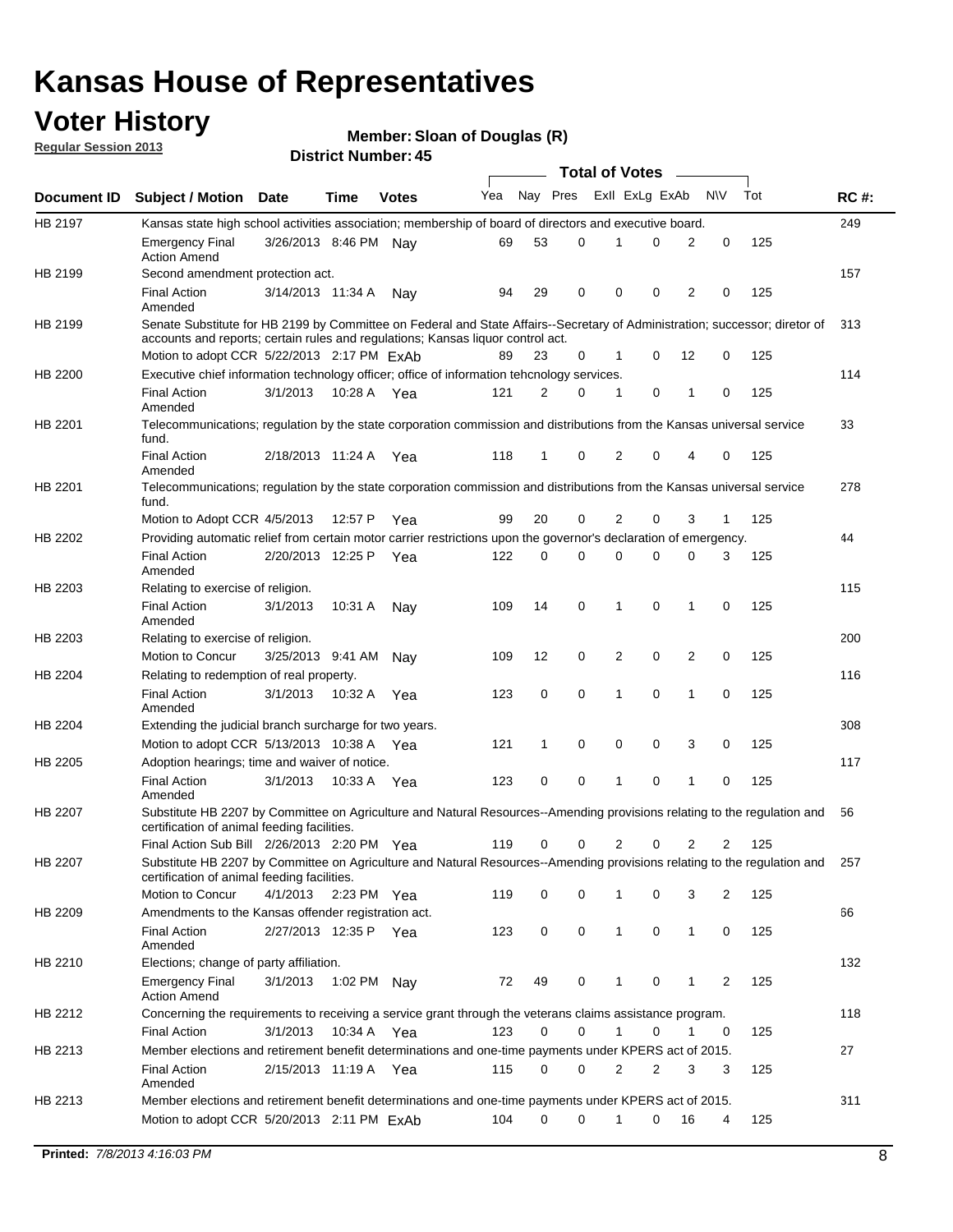### **Voter History**

**Member: Sloan of Douglas (R)** 

**Regular Session 2013**

|             |                                                                                                                                                                                                       |                       |               |              |     |                |          | <b>Total of Votes</b> |          | $\overline{\phantom{a}}$ |           |     |             |
|-------------|-------------------------------------------------------------------------------------------------------------------------------------------------------------------------------------------------------|-----------------------|---------------|--------------|-----|----------------|----------|-----------------------|----------|--------------------------|-----------|-----|-------------|
| Document ID | Subject / Motion Date                                                                                                                                                                                 |                       | <b>Time</b>   | <b>Votes</b> | Yea | Nay Pres       |          | Exll ExLg ExAb        |          |                          | <b>NV</b> | Tot | <b>RC#:</b> |
| HB 2216     | Repealing certain joint committees and amending related statutes; amending the joint committees on special claims against<br>the state.                                                               |                       |               |              |     |                |          |                       |          |                          |           |     | 119         |
|             | <b>Final Action</b><br>Amended                                                                                                                                                                        | 3/1/2013              | 10:36 A       | Nay          | 91  | 32             | 0        | 1                     | 0        | 1                        | 0         | 125 |             |
| HB 2216     | Repealing certain joint committees and amending related statutes; amending the joint committees on special claims against<br>the state.                                                               |                       |               |              |     |                |          |                       |          |                          |           |     | 323         |
|             | Motion to adopt CCR 6/2/2013                                                                                                                                                                          |                       | 12:18 A       | Nav          | 81  | 28             | 0        | 1                     | 0        | 6                        | 9         | 125 |             |
| HB 2217     | Creating the crime of female genital mutilation and setting the penalty.                                                                                                                              |                       |               |              |     |                |          |                       |          |                          |           |     | 120         |
|             | <b>Final Action</b><br>Amended                                                                                                                                                                        | 3/1/2013              | 10:37 A Yea   |              | 123 | 0              | 0        | 1                     | 0        | 1                        | 0         | 125 |             |
| HB 2218     | Driving under the influence of alcohol or drugs; tests; implied consent; administrative hearings.                                                                                                     |                       |               |              |     |                |          |                       |          |                          |           |     | 82          |
|             | <b>Final Action</b>                                                                                                                                                                                   | 2/28/2013 11:40 A Yea |               |              | 124 | 0              | $\Omega$ |                       | $\Omega$ | 0                        | 0         | 125 |             |
| HB 2218     | Driving under the influence of alcohol or drugs; boating under the influence of alcohol or drugs; tests; implied consent;<br>administrative hearings; aggravated battery DUI.                         |                       |               |              |     |                |          |                       |          |                          |           |     | 303         |
|             | Motion to adopt CCR 5/9/2013                                                                                                                                                                          |                       | 11:46 A       | <b>NV</b>    | 120 | $\overline{2}$ | 0        | 1                     | 0        | 1                        | 1         | 125 |             |
| HB 2221     | Enacting the equal access act; school employees; professional employees organization.                                                                                                                 |                       |               |              |     |                |          |                       |          |                          |           |     | 83          |
|             | <b>Final Action</b>                                                                                                                                                                                   | 2/28/2013 11:42 A     |               | Nay          | 71  | 53             | 0        | 1                     | 0        | 0                        | 0         | 125 |             |
| HB 2222     | School districts; bullying policies.<br>Emergency Final<br><b>Action Amend</b>                                                                                                                        | 3/1/2013              | 1:13 PM $Yea$ |              | 119 | 1              | 1        | 1                     | 0        | 1                        | 2         | 125 | 141         |
| HB 2228     | Decreased employer payments to group insurance reserve fund for KPERS plan of death and long-term disability benefits<br>during fiscal years 2014 and 2015.                                           |                       |               |              |     |                |          |                       |          |                          |           |     | 28          |
|             | <b>Final Action</b><br>Amended                                                                                                                                                                        | 2/15/2013 11:21 A Yea |               |              | 115 | 0              | 0        | 2                     | 2        | 3                        | 3         | 125 |             |
| HB 2231     | Substitute HB 2231 by Committee on Appropriations - Appropriations for FY 2014, FY 2015, FY 2016, FY 2017 and FY 2018 177<br>for various state agencies; capital improvement projects.                |                       |               |              |     |                |          |                       |          |                          |           |     |             |
|             | Final Action Sub Bill 3/20/2013 10:29 A Nay<br>Amended                                                                                                                                                |                       |               |              | 68  | 55             | 0        | 1                     | 0        | 1                        | 0         | 125 |             |
| HB 2234     | Contracts between the Kansas turnpike authority and the Kansas department of transportation.                                                                                                          |                       |               |              |     |                |          |                       |          |                          |           |     | 151         |
|             | <b>Final Action</b><br>Amended                                                                                                                                                                        | 3/11/2013 11:16 A     |               | Yea          | 81  | 41             | 0        | 0                     | 1        | 2                        | 0         | 125 |             |
| HB 2234     | Naming the secretary of transportation as the director of operations of the Kansas turnpike authority; pertaining to certain<br>contracts between the authority and the department of transportation. |                       |               |              |     |                |          |                       |          |                          |           |     | 299         |
|             | Motion to Adopt CCR 4/5/2013                                                                                                                                                                          |                       | 10:12 P       | Nav          | 76  | 44             | 0        | 2                     | 0        | 2                        | 1         | 125 |             |
| HB 2244     | Taxation of watercraft.<br><b>Emergency Final</b>                                                                                                                                                     | 3/26/2013 8:49 PM Yea |               |              | 107 | 15             | 0        | 1                     | 0        | 2                        | 0         | 125 | 250         |
| HB 2249     | <b>Action Amend</b><br>City annexation of fire district land; double taxation; refund.                                                                                                                |                       |               |              |     |                |          |                       |          |                          |           |     | 121         |
|             | Final Action<br>Amended                                                                                                                                                                               | 3/1/2013 10:39 A Yea  |               |              | 101 | 22             | 0        | $\mathbf{1}$          | $\cap$   | 1                        | $\Omega$  | 125 |             |
| HB 2249     | Certain property issues; fire districts; historic preservation; solid waste.                                                                                                                          |                       |               |              |     |                |          |                       |          |                          |           |     | 310         |
|             | Motion to Adopt CCR 5/17/2013 10:25 A Yea                                                                                                                                                             |                       |               |              | 92  | 18             | 0        |                       | 0        | 14                       | 0         | 125 |             |
| HB 2252     | Eliminating the statute of limitations for prosecutions of rape and aggravated criminal sodomy.                                                                                                       |                       |               |              |     |                |          |                       |          |                          |           |     | 122         |
|             | <b>Final Action</b><br>Amended                                                                                                                                                                        | 3/1/2013              | 10:40 A Yea   |              | 123 | 0              | 0        |                       | 0        | 1                        | 0         | 125 |             |
| HB 2253     | Abortion; prohibiting funding for abortion services; amending late-term abortion and woman's- right-to-know statutes.                                                                                 |                       |               |              |     |                |          |                       |          |                          |           |     | 178         |
|             | <b>Final Action</b><br>Amended                                                                                                                                                                        | 3/20/2013 10:31 A     |               | Nav          | 92  | 31             | 0        | 1                     | 0        | 1                        | 0         | 125 |             |
| HB 2253     | Abortion; prohibiting funding for abortion services; amending late-term abortion and woman's- right-to-know statutes.                                                                                 |                       |               |              |     |                |          |                       |          |                          |           |     | 301         |
|             | Motion to Adopt CCR 4/5/2013                                                                                                                                                                          |                       | 10:34 P Nay   |              | 90  | 30             | 0        | 2                     | 0        | 2                        | 1         | 125 |             |
| HB 2255     | Economic development; investments in telecommunications machinery and equipment.                                                                                                                      |                       |               |              |     |                |          |                       |          |                          |           |     | 142         |
|             | EFA Sub Bill<br>Amended                                                                                                                                                                               | 3/1/2013              |               | 1:15 PM Yea  | 116 | 5              | 0        | -1                    | 0        | 1                        | 2         | 125 |             |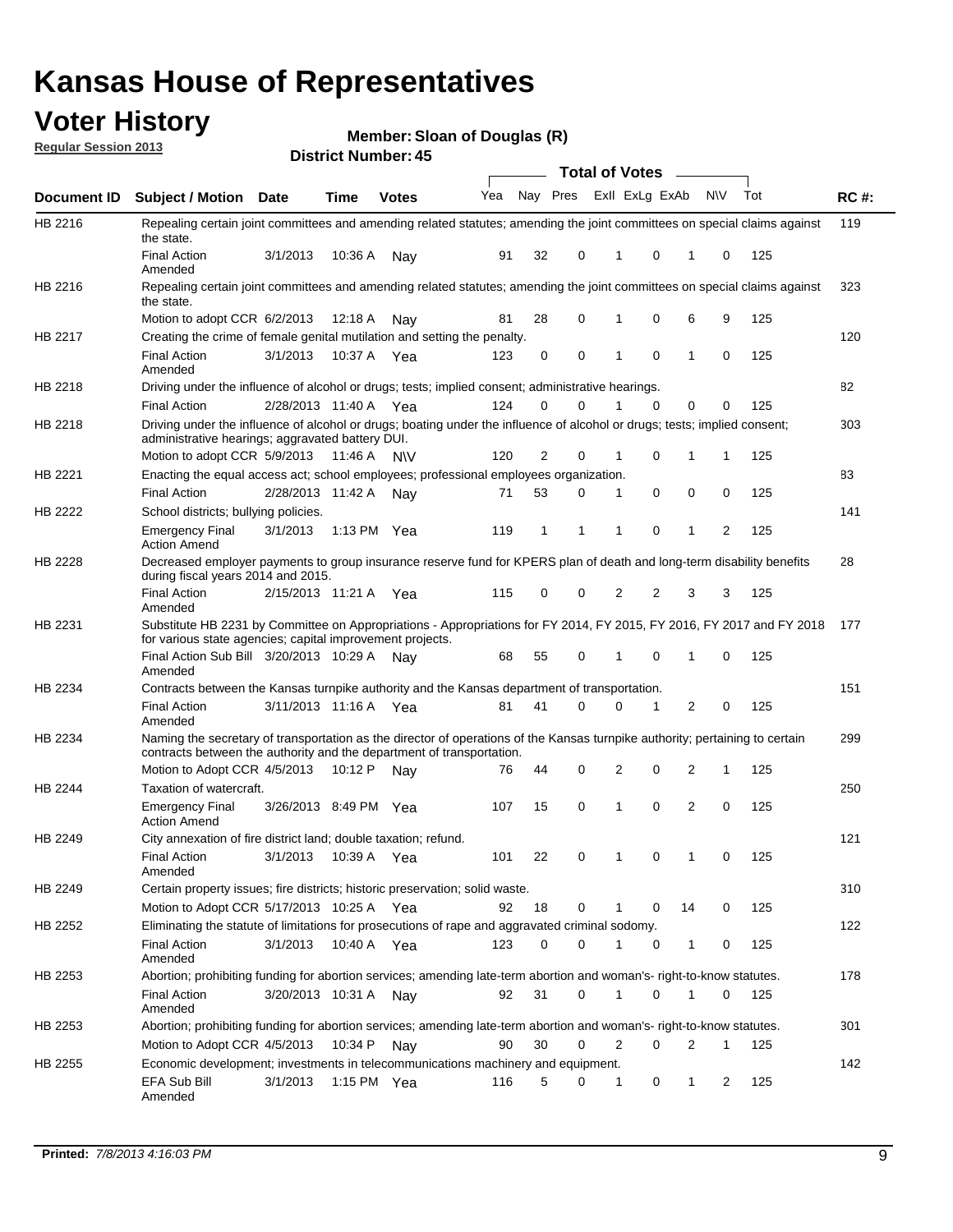### **Voter History**

**Member: Sloan of Douglas (R)** 

**Regular Session 2013**

|                    |                                                                                                                                                                                       |                       | ט <del>ד</del> . וסעווואזו וטוש |              |     |                         |             | <b>Total of Votes</b> |              | $\sim$         |              |     |             |
|--------------------|---------------------------------------------------------------------------------------------------------------------------------------------------------------------------------------|-----------------------|---------------------------------|--------------|-----|-------------------------|-------------|-----------------------|--------------|----------------|--------------|-----|-------------|
| <b>Document ID</b> | <b>Subject / Motion</b>                                                                                                                                                               | Date                  | Time                            | <b>Votes</b> | Yea | Nay Pres Exll ExLg ExAb |             |                       |              |                | N\V          | Tot | <b>RC#:</b> |
| HB 2259            | Domestic relations; relating to dissolution of marriage;                                                                                                                              |                       |                                 |              |     |                         |             |                       |              |                |              |     | 58          |
|                    | <b>Final Action</b>                                                                                                                                                                   | 2/27/2013 12:12 P     |                                 | Yea          | 123 | 0                       | 0           | 1                     | 0            | 1              | $\Omega$     | 125 |             |
| HB 2261            | Authorizing the expenditure of unencumbered balances held by school district; removing the cap for contingency reserve<br>fund.                                                       |                       |                                 |              |     |                         |             |                       |              |                |              |     | 48          |
|                    | <b>Final Action</b><br>Amended                                                                                                                                                        | 2/25/2013 12:13 P     |                                 | Yea          | 120 | 0                       | 0           | 0                     | 0            | 0              | 5            | 125 |             |
| HB 2261            | School districts; expenditure of unencumbered bala ces; removing the cap for contingency reserve fund; establishing celebrate 305<br>freedom week; bullying policies. ies.            |                       |                                 |              |     |                         |             |                       |              |                |              |     |             |
|                    | Motion to adopt CCR 5/9/2013                                                                                                                                                          |                       | 2:25 PM Yea                     |              | 119 | 1                       | 0           |                       | 0            | 4              | 0            | 125 |             |
| HB 2262            | Substitute HB 2262 by Committee on Appropriations - Amending the percentage amount that is deposited into the oil and gas 210<br>valuation depletion trust fund from 12.41% to 8.25%. |                       |                                 |              |     |                         |             |                       |              |                |              |     |             |
|                    | Final Action Sub Bill 3/26/2013 9:58 AM Yea                                                                                                                                           |                       |                                 |              | 96  | 23                      | 0           |                       | 0            | 5              | 0            | 125 |             |
| HB 2267            | Income tax, credits, high performance incentive program; subtraction modifications, certain expenses related to living dinor<br>organ donations.                                      |                       |                                 |              |     |                         |             |                       |              |                |              |     | 252         |
|                    | <b>Emergency Final</b><br><b>Action Amend</b>                                                                                                                                         | 3/26/2013 8:52 PM Yea |                                 |              | 106 | 16                      | 0           | 1                     | 0            | 2              | 0            | 125 |             |
| HB 2269            | John Bower memorial highway.                                                                                                                                                          |                       |                                 |              |     |                         |             |                       |              |                |              |     | 84          |
|                    | <b>Final Action</b><br>Amended                                                                                                                                                        | 2/28/2013 11:44 A Yea |                                 |              | 114 | 10                      | 0           | 1                     | 0            | 0              | 0            | 125 |             |
| HB 2272            | Exempting IRB-purchased property from property taxatin without state ownerhsip requirement.                                                                                           |                       |                                 |              |     |                         |             |                       |              |                |              |     | 123         |
|                    | <b>Final Action</b>                                                                                                                                                                   | 3/1/2013              | 10:41 A Yea                     |              | 123 | 0                       | 0           | 1                     | 0            | $\mathbf{1}$   | 0            | 125 |             |
| HB 2278            | Creating a penalty enhancement for the theft or burglary of a firearm.                                                                                                                |                       |                                 |              |     |                         |             |                       |              |                |              |     | 135         |
|                    | <b>Emergency Final</b><br><b>Action Amend</b>                                                                                                                                         | 3/1/2013              | 1:06 PM Yea                     |              | 117 | 4                       | $\mathbf 0$ | $\mathbf 1$           | $\Omega$     | 1              | 2            | 125 |             |
| HB 2280            | School districts; establishing celebrate freedom week and related curriculum.                                                                                                         |                       |                                 |              |     |                         |             |                       |              |                |              |     | 140         |
|                    | <b>Emergency Final</b><br><b>Action Amend</b>                                                                                                                                         | 3/1/2013              | 1:12 PM Yea                     |              | 95  | 25                      | 1           | 1                     | 0            | 1              | 2            | 125 |             |
| HB 2294            | Kansas uniform securities act.                                                                                                                                                        |                       |                                 |              |     |                         |             |                       |              |                |              |     | 124         |
|                    | <b>Final Action</b>                                                                                                                                                                   | 3/1/2013              | 10:42 A Yea                     |              | 123 | 0                       | 0           | 1                     | $\mathbf 0$  | $\mathbf{1}$   | 0            | 125 |             |
| HB 2296            | Campaign finance; permitted uses of campaign funds.                                                                                                                                   |                       |                                 |              |     |                         |             |                       |              |                |              |     | 148         |
|                    | <b>Final Action</b>                                                                                                                                                                   | 3/8/2013              | 11:12 A Yea                     |              | 120 | $\mathbf{1}$            | 0           | 0                     | $\mathbf{1}$ | $\overline{2}$ | $\mathbf{1}$ | 125 |             |
| HB 2298            | Amending the crimes of interference with law enforcement and giving a false alarm.                                                                                                    |                       |                                 |              |     |                         |             |                       |              |                |              |     | 136         |
|                    | <b>Emergency Final</b><br>Action                                                                                                                                                      | 3/1/2013              | 1:07 PM Yea                     |              | 121 | 0                       | 0           | 1                     | 0            | $\mathbf{1}$   | 2            | 125 |             |
| HB 2302            | Relating to drug screening, criminal history record check and fingerprinting of certain persons and employees.                                                                        |                       |                                 |              |     |                         |             |                       |              |                |              |     | 85          |
|                    | <b>Final Action</b><br>Amended                                                                                                                                                        | 2/28/2013 11:45 A Yea |                                 |              | 124 | 0                       | $\Omega$    | 1                     | 0            | 0              | $\mathbf 0$  | 125 |             |
| HB 2303            | Relating to drivier's license fees; driving under the influence equipment fund.                                                                                                       |                       |                                 |              |     |                         |             |                       |              |                |              |     | 125         |
|                    | <b>Final Action</b><br>Amended                                                                                                                                                        | 3/1/2013              | 10:44 A                         | Yea          | 113 | 10                      | 0           | $\mathbf 1$           | 0            | 1              | 0            | 125 |             |
| HB 2305            | Kansas storage tank act and containment of underground storage tanks.                                                                                                                 |                       |                                 |              |     |                         |             |                       |              |                |              |     | 126         |
|                    | <b>Final Action</b>                                                                                                                                                                   | 3/1/2013              | 10:45 A                         | Yea          | 123 | 0                       | 0           | 1                     | 0            | 1              | 0            | 125 |             |
| HB 2305            | Kansas storage tank act and containment of underground storage tanks.                                                                                                                 |                       |                                 |              |     |                         |             |                       |              |                |              |     | 197         |
|                    | Motion to Concur                                                                                                                                                                      | 3/22/2013 11:36 A     |                                 | Yea          | 119 | 0                       | 0           | 2                     | 0            | 3              | $\mathbf{1}$ | 125 |             |
| HB 2311            | Increasing delinquent registration fees.                                                                                                                                              |                       |                                 |              |     |                         |             |                       |              |                |              |     | 127         |
|                    | <b>Final Action</b>                                                                                                                                                                   | 3/1/2013              | 10:50 A                         | Yea          | 24  | 99                      | 0           | $\mathbf{1}$          | 0            | $\mathbf{1}$   | 0            | 125 |             |
| HB 2312            | Kansas uninsurable health insurance plan; increase in life time limit.                                                                                                                |                       |                                 |              |     |                         |             |                       |              |                |              |     | 95          |
|                    | <b>Final Action</b>                                                                                                                                                                   | 3/1/2013              | 9:53 AM Yea                     |              | 123 | 0                       | 0           | 1                     | 0            | 1              | 0            | 125 |             |
| HB 2318            | Authorizing use of motorcycle headlamp modulation systems and side lamps.                                                                                                             |                       |                                 |              |     |                         |             |                       |              |                |              |     | 128         |
|                    | <b>Final Action</b><br>Amended                                                                                                                                                        | 3/1/2013              | 10:52 A Yea                     |              | 123 | 0                       | 0           | 1                     | 0            | $\mathbf{1}$   | 0            | 125 |             |
| HB 2318            | Authorizing use of motorcycle headlamp modulation systems and side lamps.                                                                                                             |                       |                                 |              |     |                         |             |                       |              |                |              |     | 201         |
|                    | Motion to Concur                                                                                                                                                                      | 3/25/2013 9:44 AM Yea |                                 |              | 121 | 0                       | 0           | 2                     | 0            | 2              | 0            | 125 |             |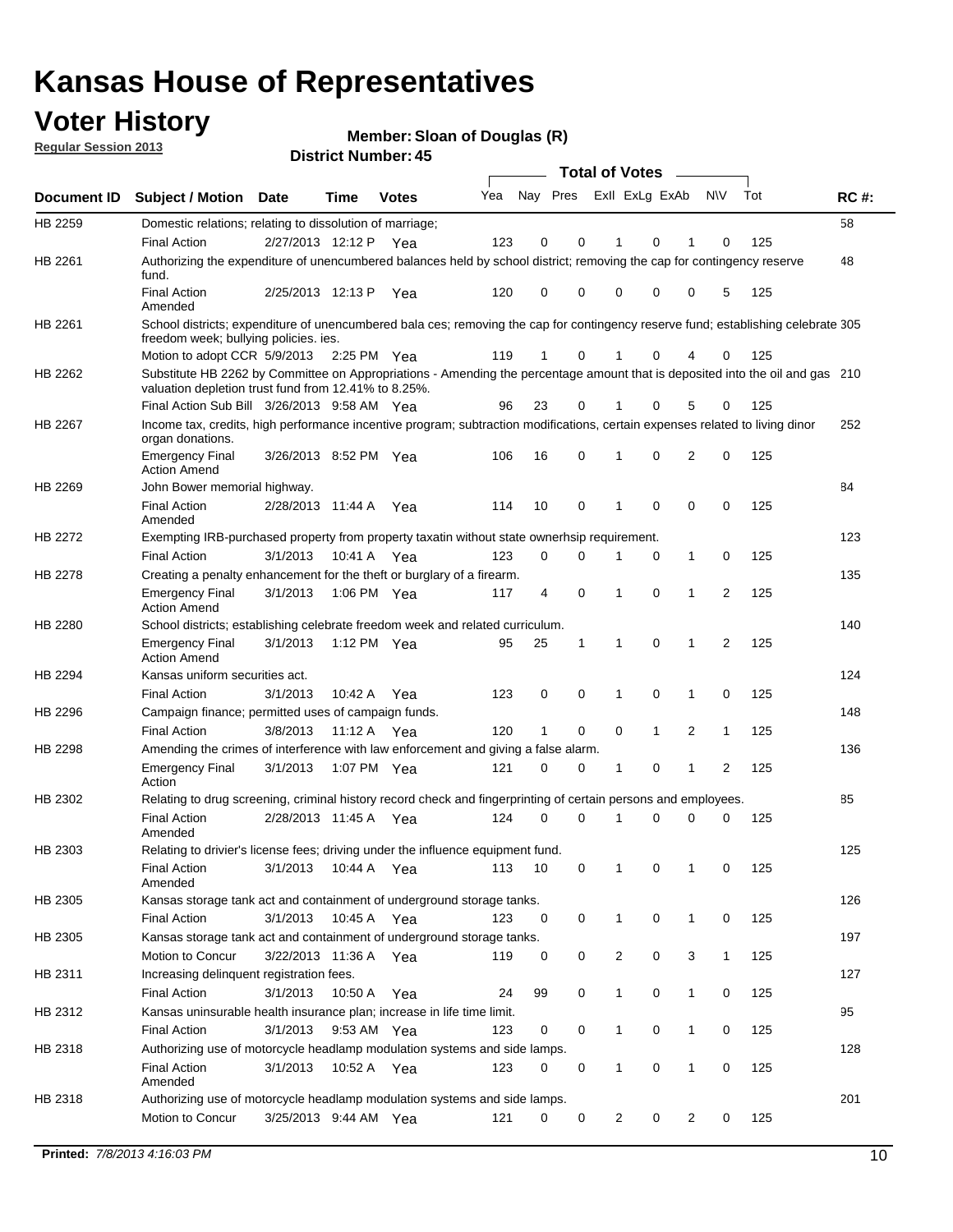### **Voter History**

**Member: Sloan of Douglas (R)** 

**Regular Session 2013**

|             |                                                                                                                                                                                             |                       |             |               |     |             |             | <b>Total of Votes</b> |   |                |           |     |             |
|-------------|---------------------------------------------------------------------------------------------------------------------------------------------------------------------------------------------|-----------------------|-------------|---------------|-----|-------------|-------------|-----------------------|---|----------------|-----------|-----|-------------|
| Document ID | <b>Subject / Motion</b>                                                                                                                                                                     | <b>Date</b>           | Time        | <b>Votes</b>  | Yea | Nay Pres    |             | Exll ExLg ExAb        |   |                | <b>NV</b> | Tot | <b>RC#:</b> |
| HB 2319     | Creating the coalition of innovative districts act.                                                                                                                                         |                       |             |               |     |             |             |                       |   |                |           |     | 149         |
|             | <b>Final Action</b><br>Amended                                                                                                                                                              | 3/8/2013              | 11:17 A     | Nav           | 74  | 47          | 0           | 0                     | 1 | 3              | 0         | 125 |             |
| HB 2319     | Creating the coalition of innovative districts act.                                                                                                                                         |                       |             |               |     |             |             |                       |   |                |           |     | 279         |
|             | Motion to Adopt CCR 4/5/2013                                                                                                                                                                |                       |             | 1:03 PM Nay   | 71  | 47          | 0           | 2                     | 0 | 3              | 2         | 125 |             |
| HB 2322     | Relating to the division of health of the department of health and environment.                                                                                                             |                       |             |               |     |             |             |                       |   |                |           |     | 86          |
|             | <b>Final Action</b>                                                                                                                                                                         | 2/28/2013 11:46 A Yea |             |               | 118 | 6           | 0           | 1                     | 0 | 0              | 0         | 125 |             |
| HB 2326     | Amended<br>VoIP and IP enabled services.                                                                                                                                                    |                       |             |               |     |             |             |                       |   |                |           |     | 129         |
|             | <b>Final Action</b>                                                                                                                                                                         | 3/1/2013              | 10.53 A     | Yea           | 123 | $\mathbf 0$ | 0           | $\mathbf{1}$          | 0 | 1              | 0         | 125 |             |
|             | Amended                                                                                                                                                                                     |                       |             |               |     |             |             |                       |   |                |           |     |             |
| HB 2338     | Courts; docket fees.                                                                                                                                                                        |                       |             |               |     |             |             |                       |   |                |           |     | 211         |
|             | <b>Final Action</b><br>Amended                                                                                                                                                              | 3/26/2013 10:00 A     |             | Nav           | 67  | 52          | 0           | $\mathbf 1$           | 0 | 5              | 0         | 125 |             |
| HB 2339     | Allowing insurers to return premiums to a policyholder separate from the notice of an adverse underwriting decision.                                                                        |                       |             |               |     |             |             |                       |   |                |           |     | 67          |
|             | <b>Final Action</b>                                                                                                                                                                         | 2/28/2013 11:16 A Yea |             |               | 124 | 0           | 0           |                       | 0 | 0              | 0         | 125 |             |
| HB 2339     | Combining life insurance with certain additional health related riders, insurance agents-lines of insurance, health insurance for 287<br>certain firefighters and law enforcement officers. |                       |             |               |     |             |             |                       |   |                |           |     |             |
|             | Motion to Adopt CCR 4/5/2013 7:15 PM Yea                                                                                                                                                    |                       |             |               | 116 | 4           | 0           | 2                     | 0 | 2              | -1        | 125 |             |
| HB 2343     | Relating to the secretary of health and environment; office of laboratory services.                                                                                                         |                       |             |               |     |             |             |                       |   |                |           |     | 130         |
|             | <b>Final Action</b>                                                                                                                                                                         | 3/1/2013              | 10:54 A Yea |               | 89  | 34          | 0           | 1                     | 0 | $\mathbf{1}$   | 0         | 125 |             |
| HB 2349     | School districts; audit by legislative post audit committee.                                                                                                                                |                       |             |               |     |             |             |                       |   |                |           |     | 87          |
|             | <b>Final Action</b><br>Amended                                                                                                                                                              | 2/28/2013 11:48 A Yea |             |               | 120 | 4           | $\mathbf 0$ | $\mathbf{1}$          | 0 | $\mathbf 0$    | 0         | 125 |             |
| HB 2349     | School districts; audit by legislative post audit committee.                                                                                                                                |                       |             |               |     |             |             |                       |   |                |           |     | 291         |
|             | Motion to Concur                                                                                                                                                                            | 4/5/2013              |             | 7:55 PM Yea   | 118 | 2           | 0           | 2                     | 0 | 2              | 1         | 125 |             |
| HB 2352     | Maximum benefits increased for certain members of the Kansas police and firemen's retirement system.                                                                                        |                       |             |               |     |             |             |                       |   |                |           |     | 88          |
|             | <b>Final Action</b>                                                                                                                                                                         | 2/28/2013 11:49 A     |             | Yea           | 124 | 0           | 0           | 1                     | 0 | 0              | 0         | 125 |             |
| HB 2353     | Adding certain controlled substances as schedule I drugs.                                                                                                                                   |                       |             |               |     |             |             |                       |   |                |           |     | 138         |
|             | Emergency Final<br>Action                                                                                                                                                                   | 3/1/2013              |             | 1:09 PM Yea   | 121 | 0           | 0           | $\mathbf{1}$          | 0 | 1              | 2         | 125 |             |
| HB 2357     | 242nd engineer company ae" KS army national guard ae" membrial highway.                                                                                                                     |                       |             |               |     |             |             |                       |   |                |           |     | 96          |
|             | <b>Final Action</b>                                                                                                                                                                         | 3/1/2013              |             | 9:54 AM Yea   | 123 | 0           | 0           | 1                     | 0 | 1              | 0         | 125 |             |
| HB 2357     | 242nd engineer company-KS army national guard- highway.                                                                                                                                     |                       |             |               |     |             |             |                       |   |                |           |     | 202         |
|             | Motion to Concur                                                                                                                                                                            | 3/25/2013 9:47 AM Yea |             |               | 121 | $\mathbf 0$ | $\mathbf 0$ | 2                     | 0 | $\overline{2}$ | 0         | 125 |             |
| HB 2363     | Exempting certain aggregate mining operations from department of health and environment regulations.                                                                                        |                       |             |               |     |             |             |                       |   |                |           |     | 131         |
|             | <b>Final Action</b><br>Amended                                                                                                                                                              | 3/1/2013              | 10:56 A     | Yea           | 123 | 0           | 0           | 1                     | 0 | 1              | 0         | 125 |             |
| HB 2363     | Water; wastewater regulations for sand and gravel; streams, dams and water obstructions.                                                                                                    |                       |             |               |     |             |             |                       |   |                |           |     | 280         |
|             | Motion to Adopt CCR 4/5/2013                                                                                                                                                                |                       |             | 1:10 PM $Yea$ | 119 | 0           | 0           | 2                     | 0 | 3              | 1         | 125 |             |
| HB 2368     | Relating to the governor's mental health services planning council.                                                                                                                         |                       |             |               |     |             |             |                       |   |                |           |     | 137         |
|             | Emergency Final<br><b>Action Amend</b>                                                                                                                                                      | 3/1/2013              |             | 1:08 PM Yea   | 121 | 0           | 0           | 1                     | 0 | $\mathbf{1}$   | 2         | 125 |             |
| HB 2377     | Relating to court fees and costs; judicial branch surcharge fund.                                                                                                                           |                       |             |               |     |             |             |                       |   |                |           |     | 212         |
|             | <b>Final Action</b>                                                                                                                                                                         | 3/26/2013 10:01 A Yea |             |               | 118 | 1           | 0           |                       | 0 | 5              | 0         | 125 |             |
| HB 2378     | Sales tax exemption for sales of certain machinery and equipment used for surface mining activities.                                                                                        |                       |             |               |     |             |             |                       |   |                |           |     | 251         |
|             | Emergency Final                                                                                                                                                                             | 3/26/2013 8:51 PM Yea |             |               | 104 | 18          | 0           | 1                     | 0 | 2              | 0         | 125 |             |
| HB 2381     | <b>Action Amend</b><br>Election campaign finance; removing certain limitations to contributions made during legislative sessions.                                                           |                       |             |               |     |             |             |                       |   |                |           |     | 198         |
|             | <b>Final Action</b>                                                                                                                                                                         | 3/25/2013 9:30 AM Yea |             |               | 100 | 21          | 0           | 2                     | 0 | 2              | 0         | 125 |             |
|             | Amended                                                                                                                                                                                     |                       |             |               |     |             |             |                       |   |                |           |     |             |
| HB 2387     | Clarifying that felony murder is not a lesser included offense of capital murder.                                                                                                           |                       |             |               |     |             |             |                       |   |                |           |     | 213         |
|             | <b>Final Action</b>                                                                                                                                                                         | 3/26/2013 10:02 A     |             | Yea           | 117 | 2           | 0           | 1                     | 0 | 5              | 0         | 125 |             |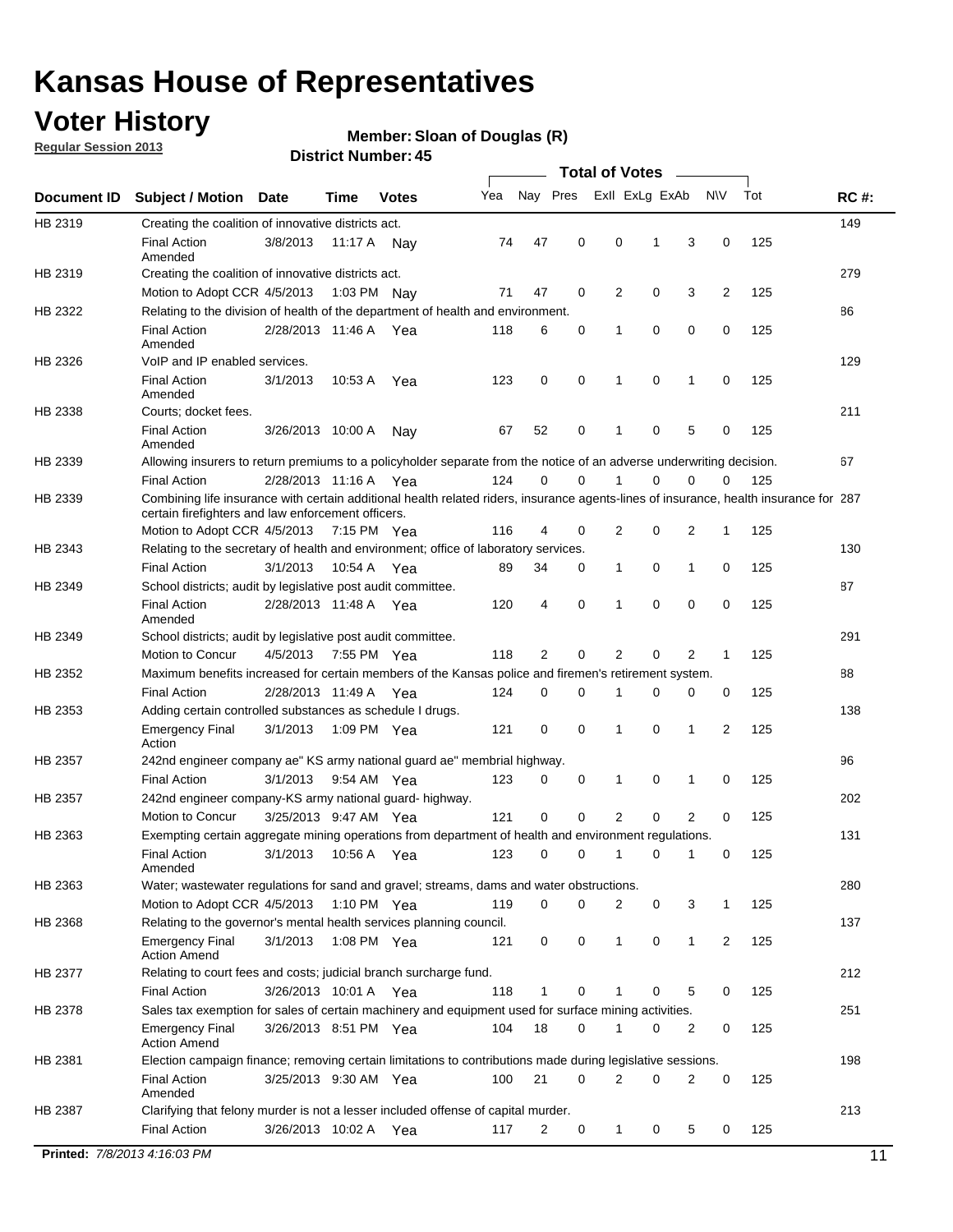### **Voter History**

**Member: Sloan of Douglas (R)** 

**Regular Session 2013**

|                    |                                                                                                                                                                                                                                                  |                       |         |              |     |    |             | <b>Total of Votes</b> |                         | $\sim$         |           |     |     |
|--------------------|--------------------------------------------------------------------------------------------------------------------------------------------------------------------------------------------------------------------------------------------------|-----------------------|---------|--------------|-----|----|-------------|-----------------------|-------------------------|----------------|-----------|-----|-----|
| <b>Document ID</b> | Subject / Motion Date                                                                                                                                                                                                                            |                       | Time    | <b>Votes</b> | Yea |    |             |                       | Nay Pres Exll ExLg ExAb |                | <b>NV</b> | Tot | RC# |
| HB 2389            | Capital murder; notice of intent to seek the death penalty.                                                                                                                                                                                      |                       |         |              |     |    |             |                       |                         |                |           |     | 214 |
|                    | <b>Final Action</b>                                                                                                                                                                                                                              | 3/26/2013 10:03 A     |         | Yea          | 118 | 1  | 0           | 1                     | 0                       | 5              | 0         | 125 |     |
| HB 2391            | School finance; amount of tax levy authorized to finance ancillary school facilities.                                                                                                                                                            |                       |         |              |     |    |             |                       |                         |                |           |     | 237 |
|                    | <b>Emergency Final</b><br><b>Action Amend</b>                                                                                                                                                                                                    | 3/26/2013 8:30 PM Yea |         |              | 64  | 57 | 0           | 1                     | 0                       | $\overline{2}$ | 1         | 125 |     |
| HB 2391            | Senate Substitute for HB 2391 by Committee on Ways and Means - Creating the joint committee on uniform educational<br>standards oversight.                                                                                                       |                       |         |              |     |    |             |                       |                         |                |           |     | 321 |
|                    | Sub Motion to Concur 6/1/2013                                                                                                                                                                                                                    |                       | 10:06 P | Nav          | 55  | 58 | 0           | 0                     | 0                       | 6              | 6         | 125 |     |
| HB 2396            | Allowing the secretary of administration to identify state owned real property as surplus property and establishing an appeals 253<br>process of such identification; also amending procedures for the disposition of state surplus real estate. |                       |         |              |     |    |             |                       |                         |                |           |     |     |
|                    | <b>Emergency Final</b><br><b>Action Amend</b>                                                                                                                                                                                                    | 3/26/2013 8:53 PM Yea |         |              | 122 | 0  | $\Omega$    |                       | $\Omega$                | 2              | 0         | 125 |     |
| HB 2403            | Issuing \$1,500,000,000 of pension obligation bonds to finance a portion of the unfunded actuarial liability of KPERS.                                                                                                                           |                       |         |              |     |    |             |                       |                         |                |           |     | 236 |
|                    | <b>Final Action</b><br>Amended                                                                                                                                                                                                                   | 3/26/2013 8:29 PM     |         | Nav          | 73  | 49 | $\Omega$    | 1                     | 0                       | 2              | 0         | 125 |     |
| <b>HCR 5014</b>    | Urging approval of the Presidential Permit application allowing the construction and operation of the TransCanada Keystone<br>XL Pipeline.                                                                                                       |                       |         |              |     |    |             |                       |                         |                |           |     | 215 |
|                    | <b>Final Action</b>                                                                                                                                                                                                                              | 3/26/2013 10:05 A     |         | Yea          | 108 | 11 | 0           | 1                     | 0                       | 5              | 0         | 125 |     |
| HR 6004            | Rules of House of Representatives, permanent rules of the 2013-2014 biennium.                                                                                                                                                                    |                       |         |              |     |    |             |                       |                         |                |           |     | 4   |
|                    | <b>Final Action</b><br>Amended                                                                                                                                                                                                                   | 1/28/2013 11:09 A     |         | Nav          | 82  | 40 | $\Omega$    | 0                     | 0                       | 3              | $\Omega$  | 125 |     |
| SB 1               | Legislative Post Audit; periodic audits of the State treasurer and the pooled money investment board.                                                                                                                                            |                       |         |              |     |    |             |                       |                         |                |           |     | 216 |
|                    | <b>Final Action</b><br>Amended                                                                                                                                                                                                                   | 3/26/2013 10:06 A     |         | Yea          | 118 | 1  | 0           | 1                     | 0                       | 5              | 0         | 125 |     |
| SB 16              | Kansas racketeer influenced and corrupt organization act, criminal street gangs.                                                                                                                                                                 |                       |         |              |     |    |             |                       |                         |                |           |     | 217 |
|                    | <b>Final Action</b><br>Amended                                                                                                                                                                                                                   | 3/26/2013 10:12 A     |         | Yea          | 74  | 45 | 0           | 1                     | 0                       | 5              | 0         | 125 |     |
| SB 20              | Civil procedure; temporary restraining orders and poverty affidavits.                                                                                                                                                                            |                       |         |              |     |    |             |                       |                         |                |           |     | 190 |
|                    | <b>Final Action</b><br>Amended                                                                                                                                                                                                                   | 3/22/2013 11:15 A     |         | Yea          | 119 | 0  | 0           | 2                     | 0                       | 3              | 1         | 125 |     |
| <b>SB 20</b>       | Civil procedure; temporary restraining orders and poverty affidavits.                                                                                                                                                                            |                       |         |              |     |    |             |                       |                         |                |           |     | 304 |
|                    | Motion to adopt CCR 5/9/2013                                                                                                                                                                                                                     |                       |         | 2:21 PM Yea  | 119 | 1  | 0           |                       | 0                       | 4              | 0         | 125 |     |
| SB 21              | Firearms; criminal possession of a firearm; expungement; personal and family protection act.                                                                                                                                                     |                       |         |              |     |    |             |                       |                         |                |           |     | 255 |
|                    | <b>Emergency Final</b><br>Action                                                                                                                                                                                                                 | 3/26/2013 8:56 PM Yea |         |              | 119 | 3  | $\Omega$    | 1                     | 0                       | $\overline{2}$ | 0         | 125 |     |
| SB 23              | Continuation of statewide tax levy for public schools.                                                                                                                                                                                           |                       |         |              |     |    |             |                       |                         |                |           |     | 243 |
|                    | <b>Emergency Final</b><br><b>Action Amend</b>                                                                                                                                                                                                    | 3/26/2013 8:38 PM Yea |         |              | 122 | 0  | 0           | 1                     | 0                       | 2              | 0         | 125 |     |
| SB 23              | School districts; sttewide tax levy for public schools; school finance amendments.                                                                                                                                                               |                       |         |              |     |    |             |                       |                         |                |           |     | 296 |
|                    | Motion to Adopt CCR 4/5/2013                                                                                                                                                                                                                     |                       |         | 9:32 PM Yea  | 119 | 1  | 0           | 2                     | 0                       | 2              | 1         | 125 |     |
| SB 24              | Insurance - Risk-based capital requirements for property, casualty and life insurance companies.                                                                                                                                                 |                       |         |              |     |    |             |                       |                         |                |           |     | 204 |
|                    | <b>Final Action</b>                                                                                                                                                                                                                              | 3/26/2013 9:50 AM Yea |         |              | 119 | 0  | 0           | 1                     | 0                       | 5              | 0         | 125 |     |
| <b>SB 25</b>       | Insurance-Risk-based capital requirements for health organizations.                                                                                                                                                                              |                       |         |              |     |    |             |                       |                         |                |           |     | 205 |
|                    | <b>Final Action</b>                                                                                                                                                                                                                              | 3/26/2013 9:51 AM Yea |         |              | 119 | 0  | 0           | 1                     | 0                       | 5              | 0         | 125 |     |
| <b>SB 27</b>       | Eligibility of students under the military service scholarship program act.                                                                                                                                                                      |                       |         |              |     |    |             |                       |                         |                |           |     | 166 |
|                    | <b>Final Action</b><br>Amended                                                                                                                                                                                                                   | 3/19/2013 10:35 A Yea |         |              | 123 | 0  | 0           | 1                     | 0                       | 1              | 0         | 125 |     |
| <b>SB 28</b>       | Authorizing the division of emergency management within the adjutant general's department to accept certain real property.                                                                                                                       |                       |         |              |     |    |             |                       |                         |                |           |     | 184 |
|                    | Final Action                                                                                                                                                                                                                                     | 3/21/2013 11:22 A Yea |         |              | 121 | 0  | $\mathbf 0$ | $\mathbf{1}$          | 0                       | 3              | 0         | 125 |     |
| <b>SB 37</b>       | Kansas home inspectors professional competence and financial responsibility act.                                                                                                                                                                 |                       |         |              |     |    |             |                       |                         |                |           |     | 218 |
|                    | <b>Final Action</b>                                                                                                                                                                                                                              | 3/26/2013 10:14 A Yea |         |              | 102 | 17 | 0           | 1                     | 0                       | 5              | 0         | 125 |     |
| SB 51              | Health insurance coverage for bankers association.                                                                                                                                                                                               |                       |         |              |     |    |             |                       |                         |                |           |     | 189 |
|                    | <b>Final Action</b>                                                                                                                                                                                                                              | 3/22/2013 11:14 A Yea |         |              | 119 | 0  | 0           | $\overline{c}$        | 0                       | 3              | 1         | 125 |     |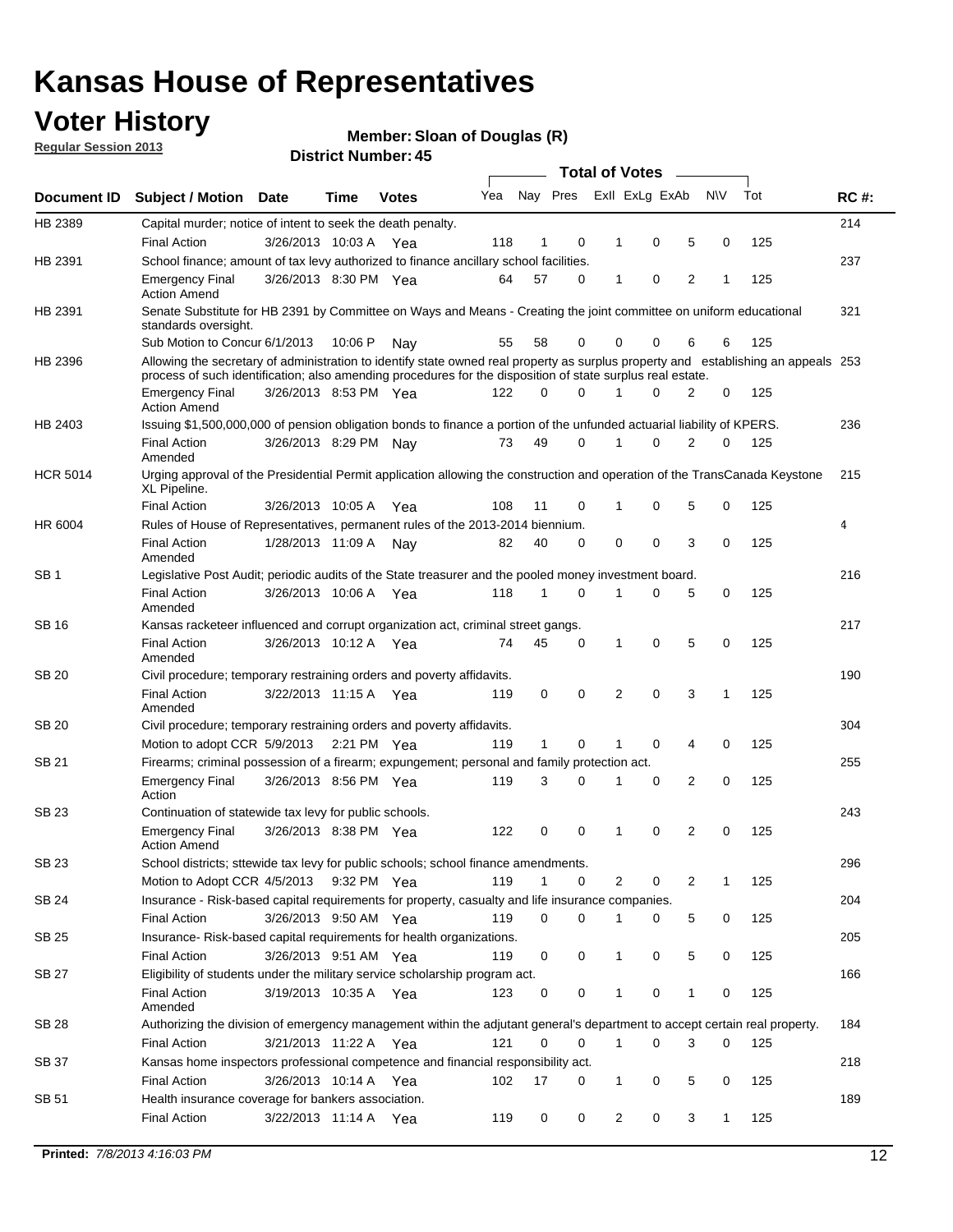### **Voter History**

**Member: Sloan of Douglas (R)** 

**Regular Session 2013**

|              |                                                                                                                                                                                                                                                                                                                                                                         |                                                                                                                   | <b>Total of Votes</b> |              |     |          |             |                |   |                |             |     |             |
|--------------|-------------------------------------------------------------------------------------------------------------------------------------------------------------------------------------------------------------------------------------------------------------------------------------------------------------------------------------------------------------------------|-------------------------------------------------------------------------------------------------------------------|-----------------------|--------------|-----|----------|-------------|----------------|---|----------------|-------------|-----|-------------|
| Document ID  | <b>Subject / Motion Date</b>                                                                                                                                                                                                                                                                                                                                            |                                                                                                                   | Time                  | <b>Votes</b> | Yea | Nay Pres |             | Exll ExLg ExAb |   |                | <b>NV</b>   | Tot | <b>RC#:</b> |
| SB 52        | Mortgage interest rate cap increase.                                                                                                                                                                                                                                                                                                                                    |                                                                                                                   |                       |              |     |          |             |                |   |                |             |     | 238         |
|              | <b>Emergency Final</b><br>Action                                                                                                                                                                                                                                                                                                                                        | 3/26/2013 8:32 PM Yea                                                                                             |                       |              | 120 | 2        | 0           |                | 0 | 2              | 0           | 125 |             |
| SB 56        | commissioners.                                                                                                                                                                                                                                                                                                                                                          | Transferring the recognition of county fair associations from the secretary of agriculture to the board of county |                       |              |     |          |             |                |   |                |             |     |             |
|              | <b>Final Action</b><br>Amended                                                                                                                                                                                                                                                                                                                                          |                                                                                                                   | 3/22/2013 11:21 A     | Yea          | 119 | 0        | 0           | 2              | 0 | 3              | 1           | 125 |             |
| SB 57        | Substitute for SB 57 by Committee on Agriculture - Agriculture; powers and duties of the department of agriculture relating to<br>poultry improvement plan and domesticated deer.                                                                                                                                                                                       |                                                                                                                   |                       |              |     |          |             |                |   |                |             |     | 192         |
|              | Final Action Sub Bill 3/22/2013 11:24 A Yea<br>Amended                                                                                                                                                                                                                                                                                                                  |                                                                                                                   |                       |              | 79  | 40       | 0           | 2              | 0 | 3              | 1           | 125 |             |
| SB 57        | Substitute for SB 57 by Committee on Agriculture - Agriculture; powers and duties of the department of agriculture relating to<br>poultry improvement plan, stockyards and domesticated deer.<br>Motion to adopt CCR 4/4/2013 2:18 PM Yea                                                                                                                               |                                                                                                                   |                       |              | 80  | 42       | 0           | 1              | 0 | 2              | 0           | 125 | 262         |
| SB 58        | Sentencing for unlawful manufacturing of controlled substances.                                                                                                                                                                                                                                                                                                         |                                                                                                                   |                       |              |     |          |             |                |   |                |             |     | 219         |
|              | <b>Final Action</b>                                                                                                                                                                                                                                                                                                                                                     |                                                                                                                   | 3/26/2013 10:15 A     | Yea          | 119 | 0        | 0           | 1              | 0 | 5              | 0           | 125 |             |
| <b>SB 59</b> | Attorney general; reward for information.                                                                                                                                                                                                                                                                                                                               |                                                                                                                   |                       |              |     |          |             |                |   |                |             |     | 193         |
|              | <b>Final Action</b>                                                                                                                                                                                                                                                                                                                                                     | 3/22/2013 11:25 A                                                                                                 |                       | Yea          | 119 | 0        | 0           | 2              | 0 | 3              | 1           | 125 |             |
| SB 62        | Making gas pipeline safety terminology consistent with federal regulations.                                                                                                                                                                                                                                                                                             |                                                                                                                   |                       |              |     |          |             |                |   |                |             |     | 163         |
|              | <b>Final Action</b>                                                                                                                                                                                                                                                                                                                                                     | 3/19/2013 10:32 A                                                                                                 |                       | Yea          | 123 | 0        | 0           | 1              | 0 | 1              | 0           | 125 |             |
| SB 63        | Elections; voting crimes, penalties and prosecution.                                                                                                                                                                                                                                                                                                                    |                                                                                                                   |                       |              |     |          |             |                |   |                |             |     | 246         |
|              | <b>Emergency Final</b><br><b>Action Amend</b>                                                                                                                                                                                                                                                                                                                           | 3/26/2013 8:42 PM Nay                                                                                             |                       |              | 69  | 53       | $\mathbf 0$ | 1              | 0 | $\overline{2}$ | $\mathbf 0$ | 125 |             |
| SB 68        | Driver's license examinations; locations.                                                                                                                                                                                                                                                                                                                               |                                                                                                                   |                       |              |     |          |             |                |   |                |             |     | 220         |
|              | <b>Final Action</b>                                                                                                                                                                                                                                                                                                                                                     | 3/26/2013 10:16 A                                                                                                 |                       | Yea          | 116 | 3        | 0           | 1              | 0 | 5              | 0           | 125 |             |
| SB 69        | Motor vehicles; vehicle registration and license plates.                                                                                                                                                                                                                                                                                                                |                                                                                                                   |                       |              |     |          |             |                |   |                |             |     | 167         |
|              | <b>Final Action</b>                                                                                                                                                                                                                                                                                                                                                     | 3/19/2013 10:37 A                                                                                                 |                       | Yea          | 117 | 6        | 0           | 1              | 0 | $\mathbf{1}$   | 0           | 125 |             |
| SB 74        | Prison-made goods act; prohibiting prisoner production of manufactured or modular homes.                                                                                                                                                                                                                                                                                |                                                                                                                   |                       |              |     |          |             |                |   |                |             |     | 221         |
|              | <b>Final Action</b>                                                                                                                                                                                                                                                                                                                                                     | 3/26/2013 10:19 A                                                                                                 |                       | Yea          | 87  | 32       | 0           | 1              | 0 | 5              | 0           | 125 |             |
| SB 75        | Record requirements and civil penalties relating to sales of plastic bulk merchandise containers.                                                                                                                                                                                                                                                                       |                                                                                                                   |                       |              |     |          |             |                |   |                |             |     | 222         |
|              | <b>Final Action</b>                                                                                                                                                                                                                                                                                                                                                     | 3/26/2013 10:21 A                                                                                                 |                       | Yea          | 101 | 18       | 0           | 1              | 0 | 5              | 0           | 125 |             |
| SB 81        | Open records; requests for criminal justice information; restriction of certain officials' information from publicly accessible<br>records.                                                                                                                                                                                                                             |                                                                                                                   |                       |              |     |          |             |                |   |                |             |     | 194         |
|              | <b>Final Action</b><br>Amended                                                                                                                                                                                                                                                                                                                                          | 3/22/2013 11:27 A                                                                                                 |                       | Yea          | 119 | 0        | 0           | 2              | 0 | 3              |             | 125 |             |
| <b>SB83</b>  | House Substitute for SB 83 by Committee on Taxation - Income tax deductions and modifications; severance tax; sales tax;<br>delinquent tax liabilities.                                                                                                                                                                                                                 |                                                                                                                   |                       |              |     |          |             |                |   |                |             |     | 187         |
|              | Final Action Sub Bill 3/21/2013 11:30 A Yea                                                                                                                                                                                                                                                                                                                             |                                                                                                                   |                       |              | 96  | 25       | 0           | 1              | 0 | 3              | 0           | 125 |             |
| SB 83        | House Substitute for SB 83 by Committee on Taxation--Income tax deductions and modifications; severance tax; sales tax and 260<br>compensating use tax, preseumptions relating to nexus; property tax, exemptions, new automobile manufacturinge property;<br>taxation of watercraft; leased commercial and industrial property appeals; correction of clerical errors. |                                                                                                                   |                       |              | 104 | 15       | 0           | $\mathbf{1}$   | 0 | 3              |             | 125 |             |
|              | Motion to adopt CCR 4/3/2013                                                                                                                                                                                                                                                                                                                                            |                                                                                                                   | 10:35 A Yea           |              |     |          |             |                |   |                | 2           |     |             |
| SB 84        | House Substitute for SB 84 by Committee on Taxation - Reduction to state income tax rates based on selected actual state<br>general fund receipts computations; distribution of revenues from sales and compensating use tax; reduction of<br>Final Action Sub Bill 3/21/2013 11:34 A Nay                                                                               |                                                                                                                   |                       |              | 82  | 39       | $\Omega$    |                | 0 | 3              | $\Omega$    | 125 | 188         |
| SB 84        | Amended                                                                                                                                                                                                                                                                                                                                                                 |                                                                                                                   |                       |              |     |          |             |                |   |                |             |     | 317         |
|              | House Substitute for SB 84 -- Reduction to state income tax rates based on selected actual state general fund receipts<br>computations; reduction of itemized deductions.<br>Motion to adopt CCR 5/28/2013 2:32 PM Nav                                                                                                                                                  |                                                                                                                   |                       |              | 42  | 71       | 0           |                | 0 | 9              | 2           | 125 |             |
|              |                                                                                                                                                                                                                                                                                                                                                                         |                                                                                                                   |                       |              |     |          |             |                |   |                |             |     |             |
| SB 84        | House Substitute for SB 84 -- Reduction to state income tax rates based on selected actual state general fund receipts<br>computations; reduction of itemized deductions.<br>Motion to adopt CCR 5/30/2013 9:14 PM Nay                                                                                                                                                  |                                                                                                                   |                       |              | 18  | 94       | 0           |                | 0 | 9              | 3           | 125 | 319         |
| SB 85        | Motor vehicle insurance; providing proof of insurance by cellular phone or portable electronic device.                                                                                                                                                                                                                                                                  |                                                                                                                   |                       |              |     |          |             |                |   |                |             |     | 175         |
|              | <b>Final Action</b>                                                                                                                                                                                                                                                                                                                                                     | 3/20/2013 10:25 A Yea                                                                                             |                       |              | 123 | 0        | $\Omega$    |                | 0 | 1              | 0           | 125 |             |
|              |                                                                                                                                                                                                                                                                                                                                                                         |                                                                                                                   |                       |              |     |          |             |                |   |                |             |     |             |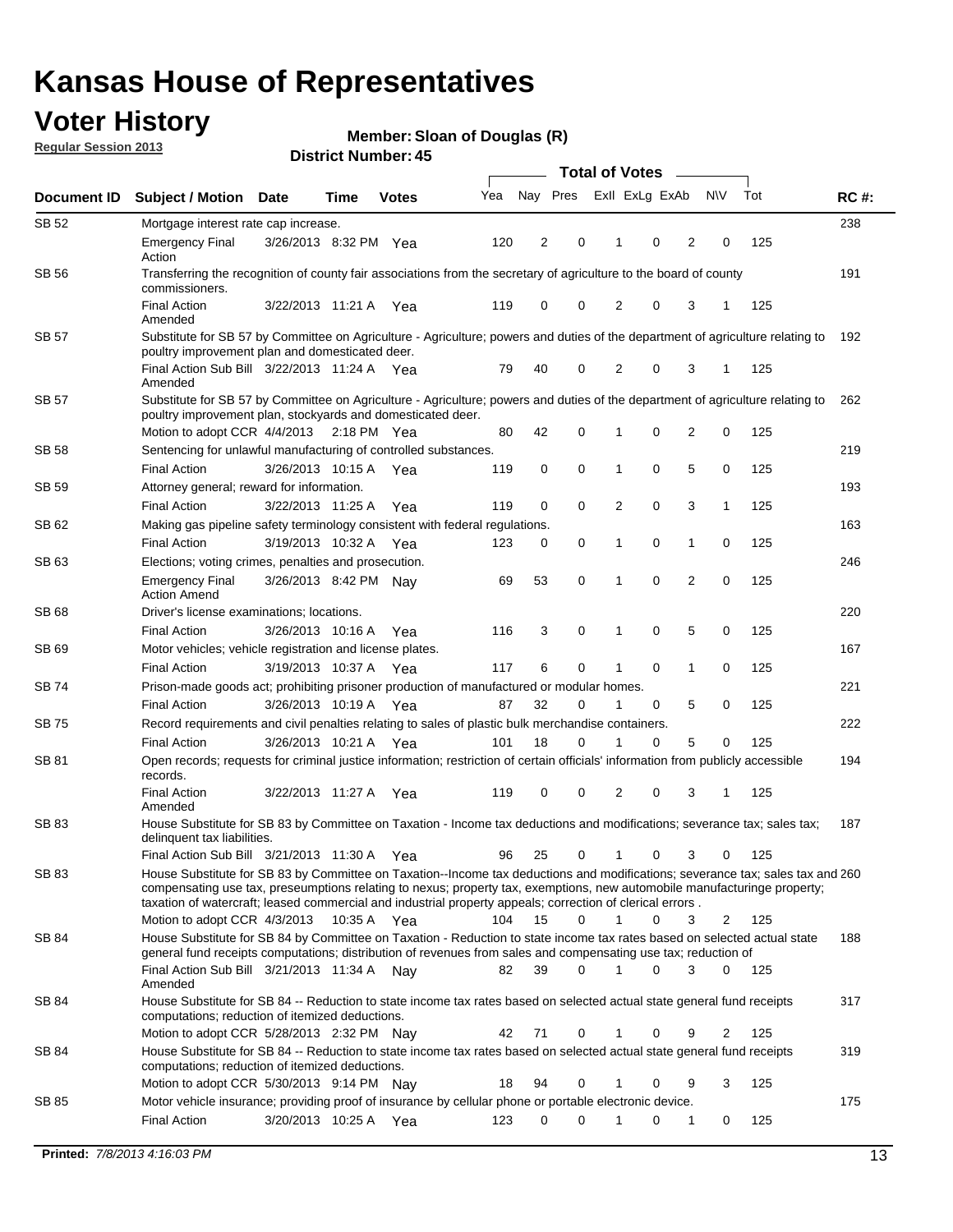### **Voter History**

**Member: Sloan of Douglas (R)** 

**Regular Session 2013**

|               |                                                                                                       |                                                      |             |              |     |                |              | <b>Total of Votes</b> |              |                |                |              |     |             |
|---------------|-------------------------------------------------------------------------------------------------------|------------------------------------------------------|-------------|--------------|-----|----------------|--------------|-----------------------|--------------|----------------|----------------|--------------|-----|-------------|
| Document ID   | Subject / Motion Date                                                                                 |                                                      | <b>Time</b> | <b>Votes</b> | Yea | Nay Pres       |              |                       |              | Exll ExLg ExAb |                | N\V          | Tot | <b>RC#:</b> |
| <b>SB 88</b>  | Increasing the children's advocacy center assessment fee.                                             |                                                      |             |              |     |                |              |                       |              |                |                |              |     | 223         |
|               | <b>Final Action</b><br>Amended                                                                        | 3/26/2013 10:22 A Yea                                |             |              | 118 | $\mathbf{1}$   | $\mathbf 0$  |                       | 1            | 0              | 5              | 0            | 125 |             |
| SB 96         | Motor vehicles; counties with multiple registration facilities; additional registration fee.          |                                                      |             |              |     |                |              |                       |              |                |                |              |     | 224         |
|               | <b>Final Action</b><br>Amended                                                                        | 3/26/2013 10:24 A Yea                                |             |              | 106 | 12             | 0            |                       | 1            | 0              | 5              | 1            | 125 |             |
| <b>SB 96</b>  | Additional motor vehicle registration fees.                                                           |                                                      |             |              |     |                |              |                       |              |                |                |              |     | 263         |
|               | Motion to adopt CCR 4/4/2013 2:21 PM Yea                                                              |                                                      |             |              | 114 | 8              | 0            |                       | 1            | 0              | 2              | 0            | 125 |             |
| SB 102        | Requiring the state treasurer to provide a list of daily deposits to the secretary of administration. |                                                      |             |              |     |                |              |                       |              |                |                |              |     | 195         |
|               | <b>Final Action</b><br>Amended                                                                        | 3/22/2013 11:28 A Yea                                |             |              | 119 | 0              | 0            |                       | 2            | 0              | 3              | 1            | 125 |             |
| SB 102        |                                                                                                       | Enacting the second amendment protection act.<br>295 |             |              |     |                |              |                       |              |                |                |              |     |             |
|               | Motion to Adopt CCR 4/5/2013 9:20 PM Yea                                                              |                                                      |             |              | 96  | 24             | 0            |                       | 2            | 0              | 2              | 1            | 125 |             |
| <b>SB 111</b> | Establishing Native American legislative day at the capitol; awarding of high school diplomas.        |                                                      |             |              |     |                |              |                       |              |                |                |              |     | 245         |
|               | Emergency Final<br><b>Action Amend</b>                                                                | 3/26/2013 8:41 PM Yea                                |             |              | 122 | $\mathbf 0$    | 0            |                       | 1            | 0              | 2              | 0            | 125 |             |
| SB 113        | Credit unions; changes in certain loan limitations.                                                   |                                                      |             |              |     |                |              |                       |              |                |                |              |     | 234         |
|               | <b>Emergency Final</b><br>Action                                                                      | 3/26/2013 8:25 PM Yea                                |             |              | 122 | $\mathbf 0$    | 0            |                       | 1            | 0              | $\overline{2}$ | 0            | 125 |             |
| SB 118        | Relating to law enforcement reporting and investigation of missing persons.                           |                                                      |             |              |     |                |              |                       |              |                |                |              |     | 225         |
|               | <b>Final Action</b>                                                                                   | 3/26/2013 10:25 A Yea                                |             |              | 119 | 0              | 0            |                       | 1            | 0              | 5              | 0            | 125 |             |
| SB 120        | Enacting the Kansas farmers' market promotion act.                                                    |                                                      |             |              |     |                |              |                       |              |                |                |              |     | 196         |
|               | <b>Final Action</b><br>Amended                                                                        | 3/22/2013 11:31 A Yea                                |             |              | 68  | 51             | $\mathbf 0$  |                       | 2            | $\mathbf 0$    | 3              | 1            | 125 |             |
| SB 122        | Kansas administrative procedure act; service of order or notice.                                      |                                                      |             |              |     |                |              |                       |              |                |                |              |     | 226         |
|               | <b>Final Action</b><br>Amended                                                                        | 3/26/2013 10:26 A Yea                                |             |              | 119 | 0              | 0            |                       | 1            | $\Omega$       | 5              | 0            | 125 |             |
| SB 122        | Elections; unauthorized voting disclosures.                                                           |                                                      |             |              |     |                |              |                       |              |                |                | 286          |     |             |
|               | Motion to Adopt CCR 4/5/2013                                                                          |                                                      | 6:23 PM Yea |              | 89  | 31             | 0            |                       | 2            | 0              | 2              | 1            | 125 |             |
| SB 124        | Amending the Kansas restraint of trade act.                                                           |                                                      |             |              |     |                |              |                       |              |                |                |              |     | 227         |
|               | <b>Final Action</b><br>Amended                                                                        | 3/26/2013 10:27 A                                    |             | Yea          | 116 | $\overline{2}$ | 1            |                       | 1            | $\mathbf 0$    | 5              | $\mathbf 0$  | 125 |             |
| SB 124        | Amending the Kansas restraint of trade act.                                                           |                                                      |             |              |     |                |              |                       |              |                |                |              |     | 273         |
|               | Motion to Adopt CCR 4/5/2013                                                                          |                                                      | 11:06 A     | Yea          | 97  | 23             | 0            |                       | 2            | 0              | 2              | $\mathbf{1}$ | 125 |             |
| SB 128        | Career technical education incentive program amendments.                                              |                                                      |             |              |     |                |              |                       |              |                |                |              |     | 168         |
|               | <b>Final Action</b><br>Amended                                                                        | 3/19/2013 10:39 A                                    |             | Yea          | 123 | 0              | 0            |                       | 1            | 0              | 1              | 0            | 125 |             |
| SB 129        | Bank commissioner; certain fees and hearing costs.                                                    |                                                      |             |              |     |                |              |                       |              |                |                |              |     | 254         |
|               | <b>Emergency Final</b><br><b>Action Amend</b>                                                         | 3/26/2013 8:55 PM Yea                                |             |              | 110 | 12             | 0            |                       | 1            | 0              | 2              | 0            | 125 |             |
| SB 129        | Mortgage interest rate cap increase.                                                                  |                                                      |             |              |     |                |              |                       |              |                |                |              |     | 272         |
|               | Motion to Adopt CCR 4/5/2013                                                                          |                                                      | 10:42 A Yea |              | 121 | 0              | 0            |                       | 2            | 0              | 2              | 0            | 125 |             |
| SB 135        | Transferring boiler inspection duties from the department of labor to the state fire marshal.         |                                                      |             |              |     |                |              |                       |              |                |                |              |     | 228         |
|               | <b>Final Action</b>                                                                                   | 3/26/2013 10:28 A Yea                                |             |              | 114 | 5              | 0            |                       | 1            | 0              | 5              | 0            | 125 |             |
| SB 136        | Providing veterans designation on driver's licenses and nondriver identification cards.               |                                                      |             |              |     |                |              |                       |              |                |                |              |     | 244         |
|               | <b>Emergency Final</b><br><b>Action Amend</b>                                                         | 3/26/2013 8:39 PM Yea                                |             |              | 119 | 3              | 0            |                       | 1            | 0              | $\overline{2}$ | 0            | 125 |             |
| SB 139        | Kansas money transmitter act.                                                                         |                                                      |             |              |     |                |              |                       |              |                |                |              |     | 229         |
|               | <b>Final Action</b>                                                                                   | 3/26/2013 10:30 A Yea                                |             |              | 117 | $\mathbf{1}$   | $\mathbf{1}$ |                       | 1            | $\mathbf 0$    | 5              | 0            | 125 |             |
| SB 142        | Abortion; concerning civil actions related to abortion.                                               |                                                      |             |              |     |                |              |                       |              |                |                |              |     | 241         |
|               | <b>Emergency Final</b><br>Action                                                                      | 3/26/2013 8:36 PM Nay                                |             |              | 89  | 33             | 0            |                       | $\mathbf{1}$ | 0              | 2              | 0            | 125 |             |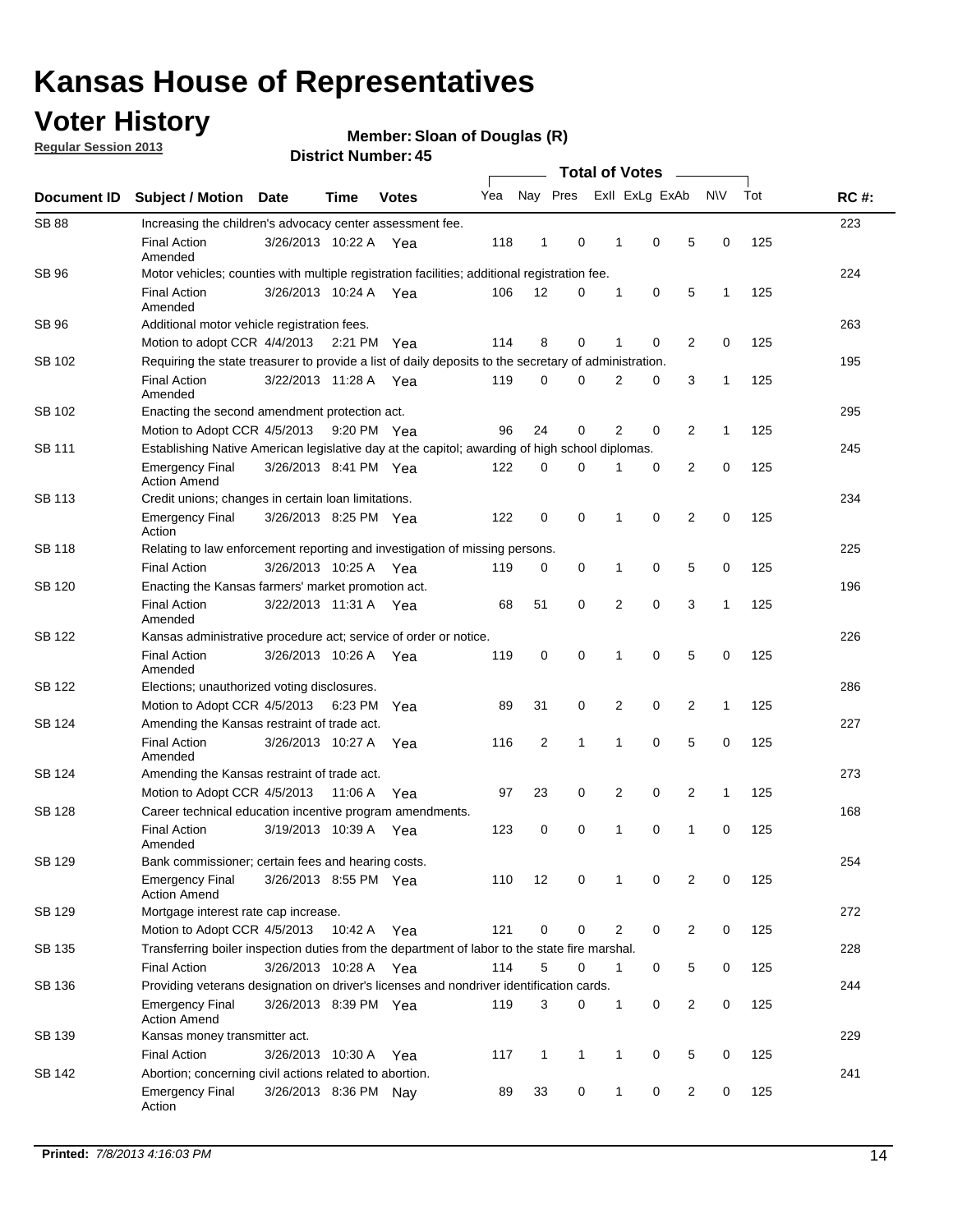### **Voter History**

**Member: Sloan of Douglas (R)** 

**Regular Session 2013**

|                 |                                                                                                                                                                                                       |                                                                                      |             |              |     |          |   | <b>Total of Votes</b><br>$\sim$ |                |                |           |     |             |
|-----------------|-------------------------------------------------------------------------------------------------------------------------------------------------------------------------------------------------------|--------------------------------------------------------------------------------------|-------------|--------------|-----|----------|---|---------------------------------|----------------|----------------|-----------|-----|-------------|
| Document ID     | <b>Subject / Motion Date</b>                                                                                                                                                                          |                                                                                      | Time        | <b>Votes</b> | Yea | Nay Pres |   |                                 | Exll ExLg ExAb |                | <b>NV</b> | Tot | <b>RC#:</b> |
| SB 149          | Drug screening for recipients of cash assistance and unemployment benefits.                                                                                                                           |                                                                                      |             |              |     |          |   |                                 |                |                |           |     | 239         |
|                 | <b>Emergency Final</b><br><b>Action Amend</b>                                                                                                                                                         | 3/26/2013 8:33 PM Yea                                                                |             |              | 106 | 16       | 0 | 1                               | 0              | 2              | 0         | 125 |             |
| SB 164          | Relating to the director of vehicles regulating providers of motor vehicle functions.                                                                                                                 |                                                                                      |             |              |     |          |   |                                 |                |                |           |     | 247         |
|                 | <b>Emergency Final</b><br><b>Action Amend</b>                                                                                                                                                         | 3/26/2013 8:43 PM Yea                                                                |             |              | 117 | 5        | 0 | 1                               | 0              | 2              | 0         | 125 |             |
| SB 164          | Relating to the director of vehicles regulating providers of motor vehicle functions.                                                                                                                 |                                                                                      |             |              |     |          |   |                                 |                |                |           |     | 268         |
|                 | Motion to adopt CCR 4/4/2013                                                                                                                                                                          |                                                                                      | 5:32 PM Yea |              | 111 | 9        | 0 | 1                               | 0              | 2              | 2         | 125 |             |
| SB 166          |                                                                                                                                                                                                       | Insurers supervision, rehabilitation and liquidation act; derivatives.               |             |              |     |          |   |                                 |                |                |           | 206 |             |
|                 | <b>Final Action</b>                                                                                                                                                                                   | 3/26/2013 9:52 AM Yea                                                                |             |              | 119 | 0        | 0 | 1                               | 0              | 5              | 0         | 125 |             |
| SB 168          | Limiting nuisance actions against certain agricultural activities.                                                                                                                                    |                                                                                      |             |              |     |          |   |                                 |                |                |           |     | 169         |
|                 | <b>Final Action</b><br>Amended                                                                                                                                                                        | 3/19/2013 10:40 A Yea                                                                |             |              | 111 | 12       | 0 | 1                               | 0              | 1              | 0         | 125 |             |
| SB 168          | Limiting nuisance actions against certain agricultural activities.                                                                                                                                    |                                                                                      |             |              |     |          |   |                                 |                |                |           |     | 264         |
|                 | Motion to adopt CCR 4/4/2013                                                                                                                                                                          |                                                                                      |             | 2:30 PM Yea  | 110 | 12       | 0 | 1                               | 0              | 2              | 0         | 125 |             |
| <b>SB 171</b>   | School districts; amendments to Kansas uniform financial accounting and reporting act.                                                                                                                |                                                                                      |             |              |     |          |   |                                 |                |                |           |     | 248         |
|                 | <b>Emergency Final</b><br><b>Action Amend</b>                                                                                                                                                         | 3/26/2013 8:44 PM Yea                                                                |             |              | 122 | 0        | 0 | 1                               | 0              | 2              | 0         | 125 |             |
| SB 171          | School districts; amendments to Kansas uniform financial accounting and reporting act.                                                                                                                |                                                                                      |             |              |     |          |   |                                 |                |                |           | 285 |             |
|                 |                                                                                                                                                                                                       | Motion to Adopt CCR 4/5/2013 6:19 PM Nay<br>57<br>2<br>0<br>2<br>125<br>63<br>0<br>1 |             |              |     |          |   |                                 |                |                |           |     |             |
| SB 171          | Appropriations for FY 2013, FY 2014, FY 2015, FY 2016, FY 2017 and FY 2018 for various state agencies; capital<br>improvement projects; claims against the state.                                     |                                                                                      |             |              |     |          |   |                                 |                |                | 320       |     |             |
|                 | Motion to adopt CCR 6/1/2013 4:30 PM Nay                                                                                                                                                              |                                                                                      |             |              | 63  | 51       | 0 | 0                               | 0              | 8              | 3         | 125 |             |
| SB 187          | Establishing the workers compensation and employment security boards nominating committee; administrative law judge<br>appointment; workers compensation appeals board.                               |                                                                                      |             |              |     |          |   |                                 |                |                |           | 242 |             |
|                 | <b>Emergency Final</b><br><b>Action Amend</b>                                                                                                                                                         | 3/26/2013 8:37 PM Yea                                                                |             |              | 88  | 34       | 0 | 1                               | 0              | 2              | 0         | 125 |             |
| SB 187          | Amending workers compensation law provisions; establishing the workers compensation and employment security boards<br>nominating committee; notice requirements; workplace health and safety program. |                                                                                      |             |              |     |          |   |                                 |                |                |           | 274 |             |
|                 | Motion to Adopt CCR 4/5/2013 11:26 A Yea                                                                                                                                                              |                                                                                      |             |              | 89  | 31       | 0 | 2                               | 0              | 3              | 0         | 125 |             |
| SB 199          | University of Kansas medical center; midwest center for stem cell therapy.                                                                                                                            |                                                                                      |             |              |     |          |   |                                 |                |                |           |     | 235         |
|                 | <b>Emergency Final</b><br><b>Action Amend</b>                                                                                                                                                         | 3/26/2013 8:26 PM Nav                                                                |             |              | 90  | 32       | 0 | 1                               | 0              | 2              | 0         | 125 |             |
| SB 199          | Health care; stem cell therapy and unused medications.                                                                                                                                                |                                                                                      |             |              |     |          |   |                                 |                |                |           |     | 290         |
|                 | Motion to Adopt CCR 4/5/2013                                                                                                                                                                          |                                                                                      | 7:52 PM Nay |              | 90  | 30       | 0 | 2                               | 0              | $\overline{2}$ | 1         | 125 |             |
| SB 216          | Allowing a public building commission to acquire land for a municipal university similar to what such commission is currently<br>allowed to do for any state university.                              |                                                                                      |             |              |     |          |   |                                 |                |                |           |     | 185         |
|                 | <b>Final Action</b>                                                                                                                                                                                   | 3/21/2013 11:23 A Yea                                                                |             |              | 121 | 0        | 0 | 1                               | 0              | 3              | 0         | 125 |             |
| SB 246          | Reconciling amendments to certain statutes.                                                                                                                                                           |                                                                                      |             |              |     |          |   |                                 |                |                |           |     | 315         |
|                 | <b>Emergency Final</b><br>Action                                                                                                                                                                      | 5/23/2013 2:14 PM Yea                                                                |             |              | 111 | 0        | 0 | 1                               | 0              | 8              | 5         | 125 |             |
| <b>SCR 1604</b> | Joint rules for the Senate and House of Representatives, 2013-2014.                                                                                                                                   |                                                                                      |             |              |     |          |   |                                 |                |                |           |     | 5           |
|                 | <b>Final Action</b><br>Amended                                                                                                                                                                        | 1/28/2013 11:12 A Nay                                                                |             |              | 81  | 41       | 0 | 0                               | 0              | 3              | 0         | 125 |             |
| <b>SCR 1606</b> | Honoring pregnancy maintenance resource centers.                                                                                                                                                      |                                                                                      |             |              |     |          |   |                                 |                |                |           |     | 240         |
|                 | <b>Emergency Final</b><br>Action                                                                                                                                                                      | 3/26/2013 8:34 PM Yea                                                                |             |              | 122 | 0        | 0 | 1                               | 0              | 2              | 0         | 125 |             |